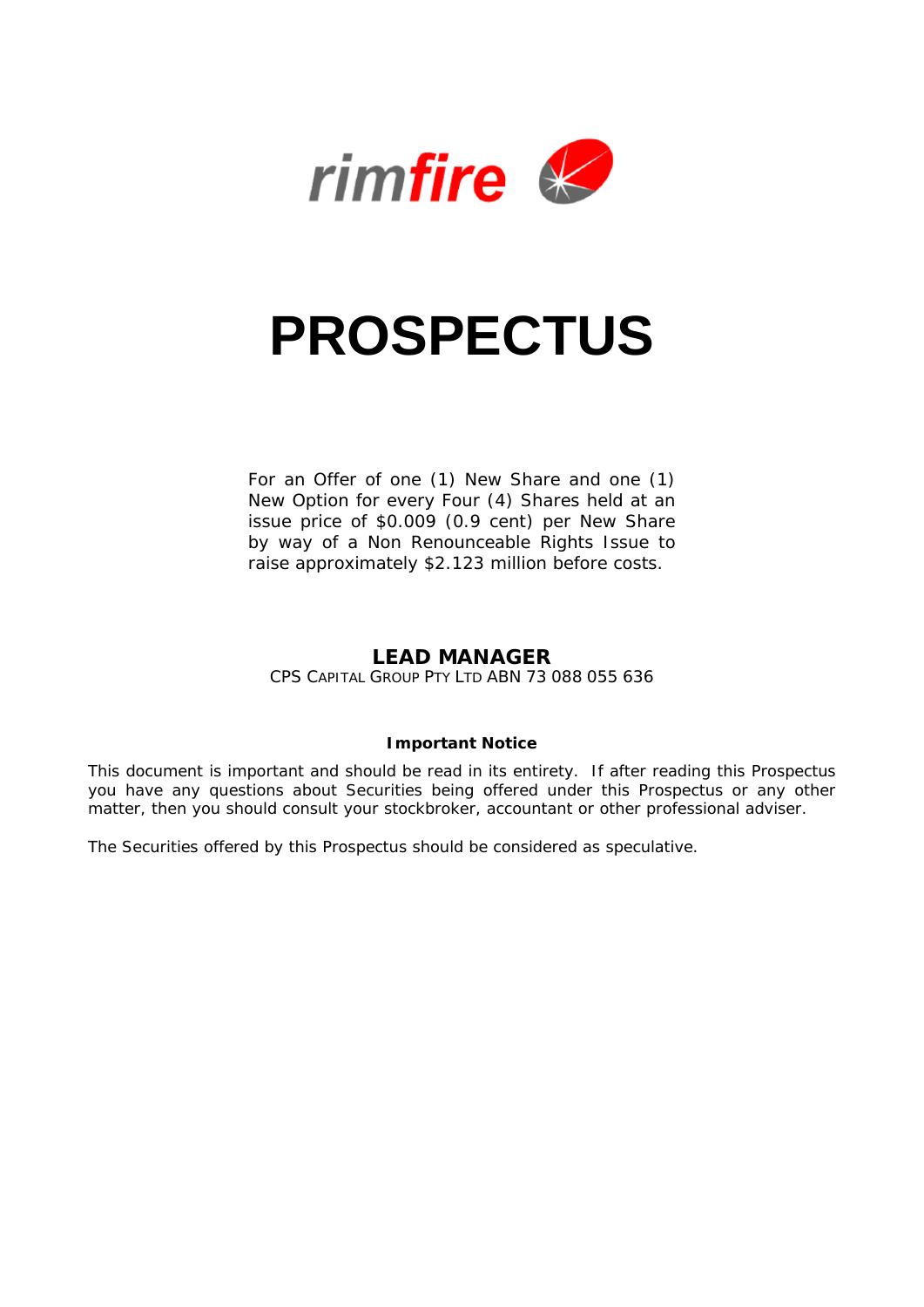#### **IMPORTANT NOTICE**

This Prospectus is dated 4th October 2018. A copy of this Prospectus has been lodged with ASIC on that date. ASIC takes no responsibility for the contents of this Prospectus.

No Shares will be issued or allotted on the basis of this Prospectus later than 13 months after the date of this Prospectus.

Rimfire Pacific Mining NL ACN 006 911 744 ("Rimfire") will apply to ASX for quotation of the New Shares and New Options within 7 days after the date of this prospectus. ASX takes no responsibility for the contents of this Prospectus. The fact that ASX may quote the New Shares and New Options is not to be taken in any way as an indication of the merits of Rimfire.

Before deciding to invest in Rimfire, you should read and understand the entire Prospectus and, in particular, in considering Rimfire's prospects, you should consider the risk factors that could affect Rimfire's performance. You should carefully consider these factors in light of your personal circumstances (including financial and taxation issues) and seek advice from your professional adviser before deciding to invest. Investing in Rimfire involves risks. See 'Risk Factors' in Section 4 for a discussion of certain risk factors that you should consider before deciding to invest in Rimfire.

No person is authorised to give any information or to make any representation in connection with the Offer that is not contained in this Prospectus or has not been released to ASX with the authorisation of Rimfire.

The Entitlement and Acceptance Form accompanying this Prospectus is important. Please refer to the instructions in [Section](#page-12-0) 3 of this Prospectus regarding the acceptance of your Entitlement. Applications can only be submitted on a valid Entitlement and Acceptance Form that is only available with this Prospectus.

#### **Restrictions on distribution**

This Prospectus does not constitute an offer or invitation in any place in which, or to any person to whom, it would not be lawful to make such an offer or invitation. No action has been taken to lodge this Prospectus in any jurisdiction outside of Australia or to otherwise permit a public offering of Rights or New Shares and New Options in any jurisdiction outside Australia. This Prospectus is not to be distributed in, and no offer of New Shares and New Options is to be made in, countries other than Australia.

Neither the Rights, nor New Shares and New Options have been or will be registered under the US Securities Act of 1933 and may only be offered, sold or resold in, or to persons in, the United States in accordance with an available exemption from registration.

It is the responsibility of Applicants to ensure compliance with any laws of a country relevant to their application. Return of a duly completed Entitlement and Acceptance Form will be taken by Rimfire as a representation that there has been no breach of such laws, that the Applicant is an Eligible Shareholder and that the Applicant is physically present in Australia.

Shareholders outside Australia should refer to Section 1.9 of this Prospectus for details of how your Entitlement will be dealt with.

#### **Rights Entitlement and "Above Entitlement" application opportunity**

You may accept your Entitlement in accordance with the instructions in [Section](#page-12-0) 3 of this Prospectus and on the back of the Entitlement and Acceptance Form. In addition, you may apply for additional shares, "above entitlement", subject to availability at the time of closing. The Company may also accept subscriptions above the total number of New Shares and New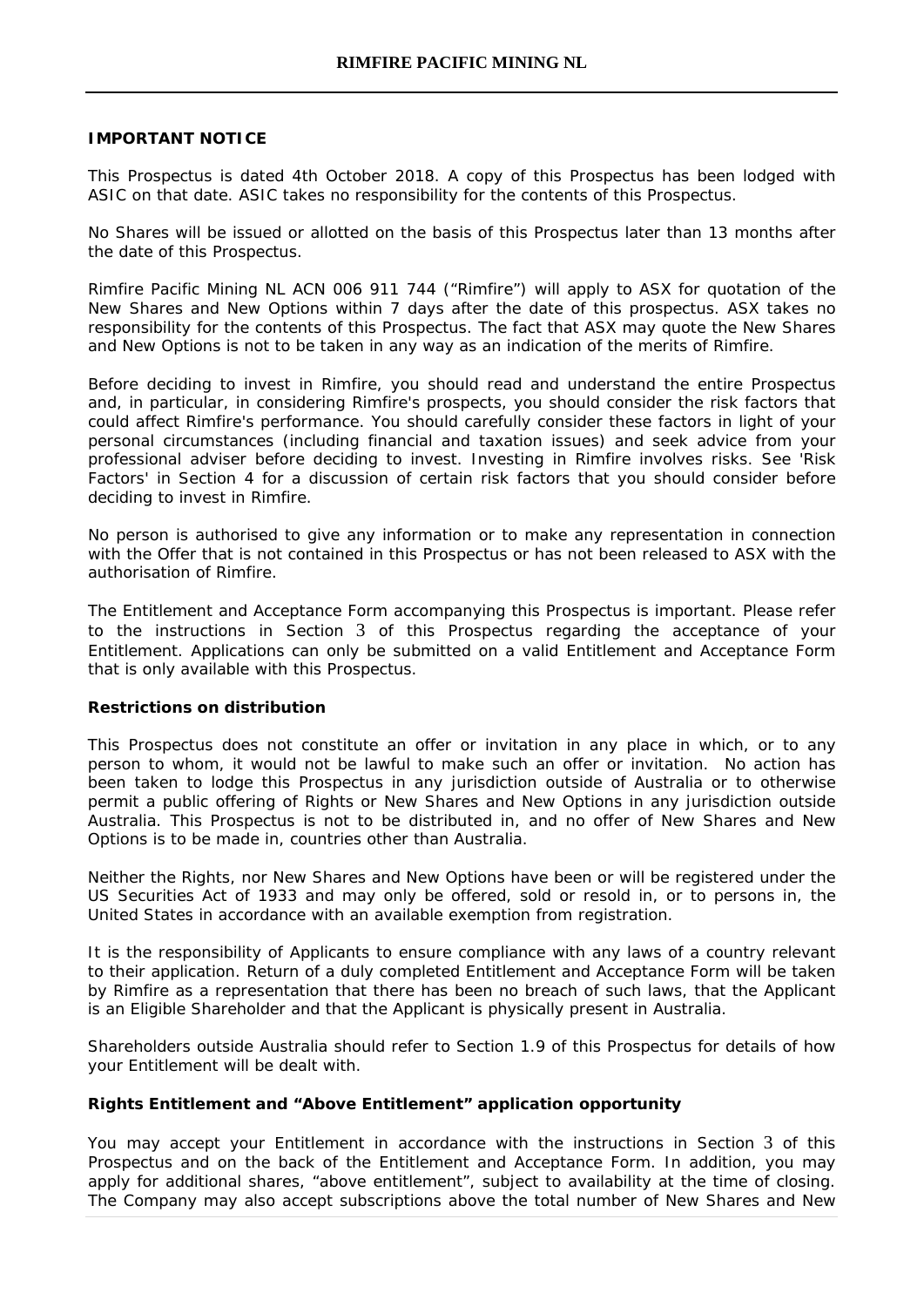Option issued under this Rights Issue, using its 15% discretionary capital placement capacity and 10% capital placement capacity under Listing Rule 7.1A.

Shareholders who take no action in respect of their Rights will receive no benefits. An Entitlement and Acceptance Form accompanies this Prospectus.

#### **Prospectus availability**

This Prospectus is available in electronic form at http:/[/www.rimfire.com.au](http://www.rimfire.com.au/) and [www.asx.com.au](http://www.asx.com.au/) only for persons within Australia. Persons who access the electronic form of this Prospectus must ensure that they download and read the entire Prospectus.

A printed copy of this Prospectus is available free of charge by calling Rimfire on (03) 9620 5866, or by contacting the Rimfire Shareholder Information Line on 1300 850 505 (within Australia) and +61 3 9415 4000 (outside Australia).

#### **Definitions and glossary, financial amounts and time**

Definitions of certain terms used in this Prospectus are contained in Section 6. **All references to currency are to Australian dollars and all references to time are to AEDT, unless otherwise indicated.**

#### **Enquiries**

For further information in relation to the Offer, please call Rimfire on (03) 9620 5866, or contact the Rimfire Shareholder Information Line on 1300 850 505 (within Australia) and +61 3 9415 4000 (outside Australia).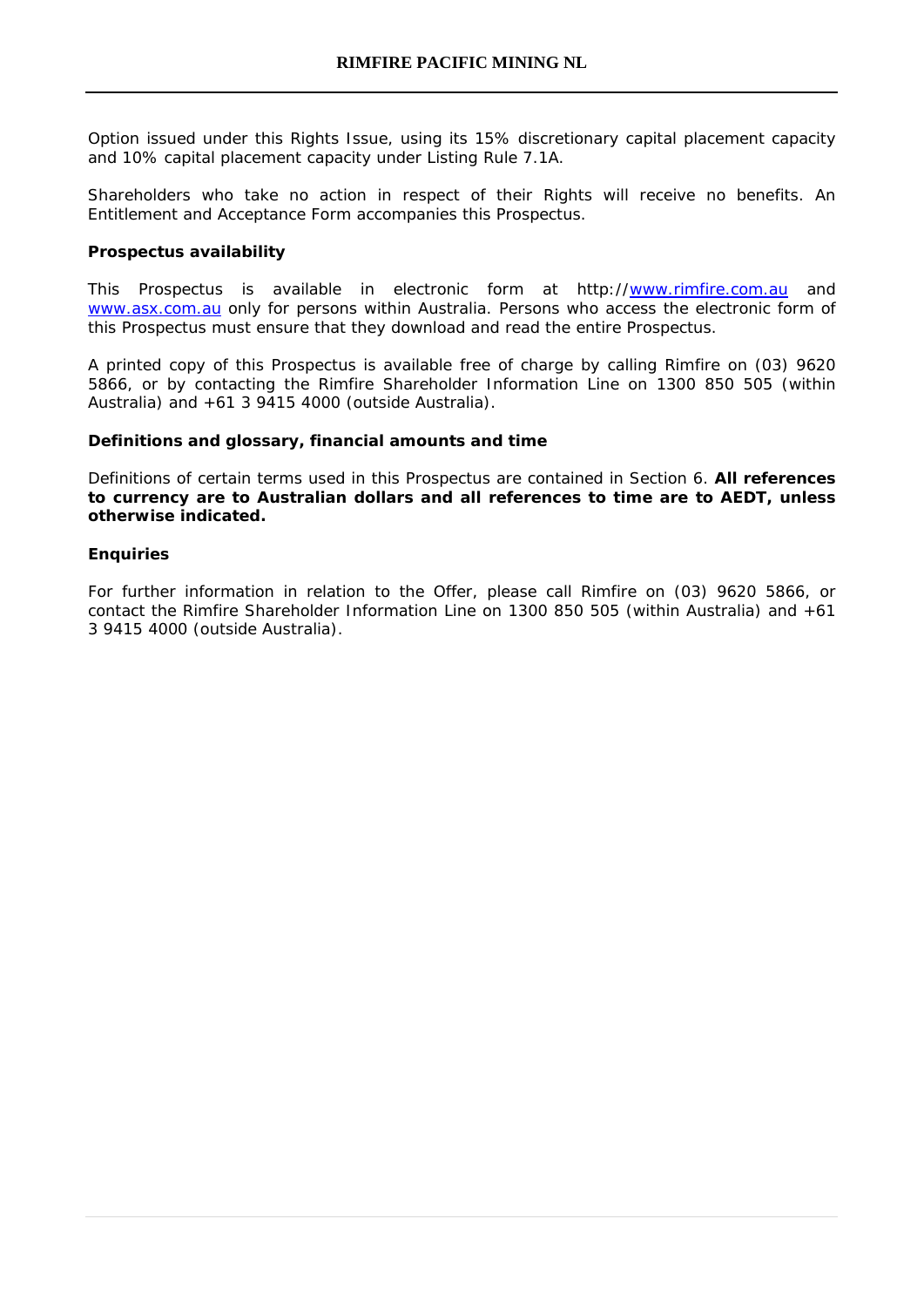# **TABLE OF CONTENTS**

|                  | <b>CORPORATE DIRECTORY</b>             |    |
|------------------|----------------------------------------|----|
| Section 1        | <b>DETAILS OF RIGHTS ISSUE</b>         | 2  |
| <b>Section 2</b> | PURPOSE AND EFFECT OF THE RIGHTS ISSUE | 5  |
| <b>Section 3</b> | <b>ACTION REQUIRED BY SHAREHOLDERS</b> | 9  |
| <b>Section 4</b> | <b>RISK FACTORS</b>                    | 12 |
| Section 5        | <b>ADDITIONAL INFORMATION</b>          | 18 |
| Section 6        | <b>KEY DEFINITIONS</b>                 | 24 |

# **IMPORTANT DATES**

| Documents lodged with ASIC                                   | 4th October 2018               |
|--------------------------------------------------------------|--------------------------------|
| <b>Issue Announced</b>                                       | 4th October 2018               |
| Letter sent to option holders                                | 4th October 2018               |
| Form 3B notified to ASX                                      | 4th October 2018               |
| Notice of Issue sent to eligible shareholders                | 5th October 2018               |
| Ex rights Date                                               | 8th October 2018               |
| Record Date to determine Entitlements under the Rights Issue | 9th October 2018               |
| Prospectus and Entitlement and Acceptance Form despatched -  | 12 <sup>th</sup> October 2018  |
| Offer opens                                                  |                                |
| Closing Date for acceptances                                 | 30 <sup>th</sup> October 2018  |
| Notification of shortfall to ASX                             | 2 <sup>nd</sup> November2018   |
| Allotment and issue of New Shares and New Options            | 7 <sup>th</sup> November 2018  |
| Quotation of New Shares and New Options                      | 8 <sup>th</sup> November 2018  |
| Despatch of statements for New Shares and New Options        | 12 <sup>th</sup> November 2018 |

This timetable is indicative only and subject to change. The Directors generally reserve the right to vary these dates, including the Closing Date without prior notice. The Directors also reserve the right not to proceed with the whole or part of the Offer at any time prior to allotment. In that event, all Application Money will be returned without interest as appropriate to the decision.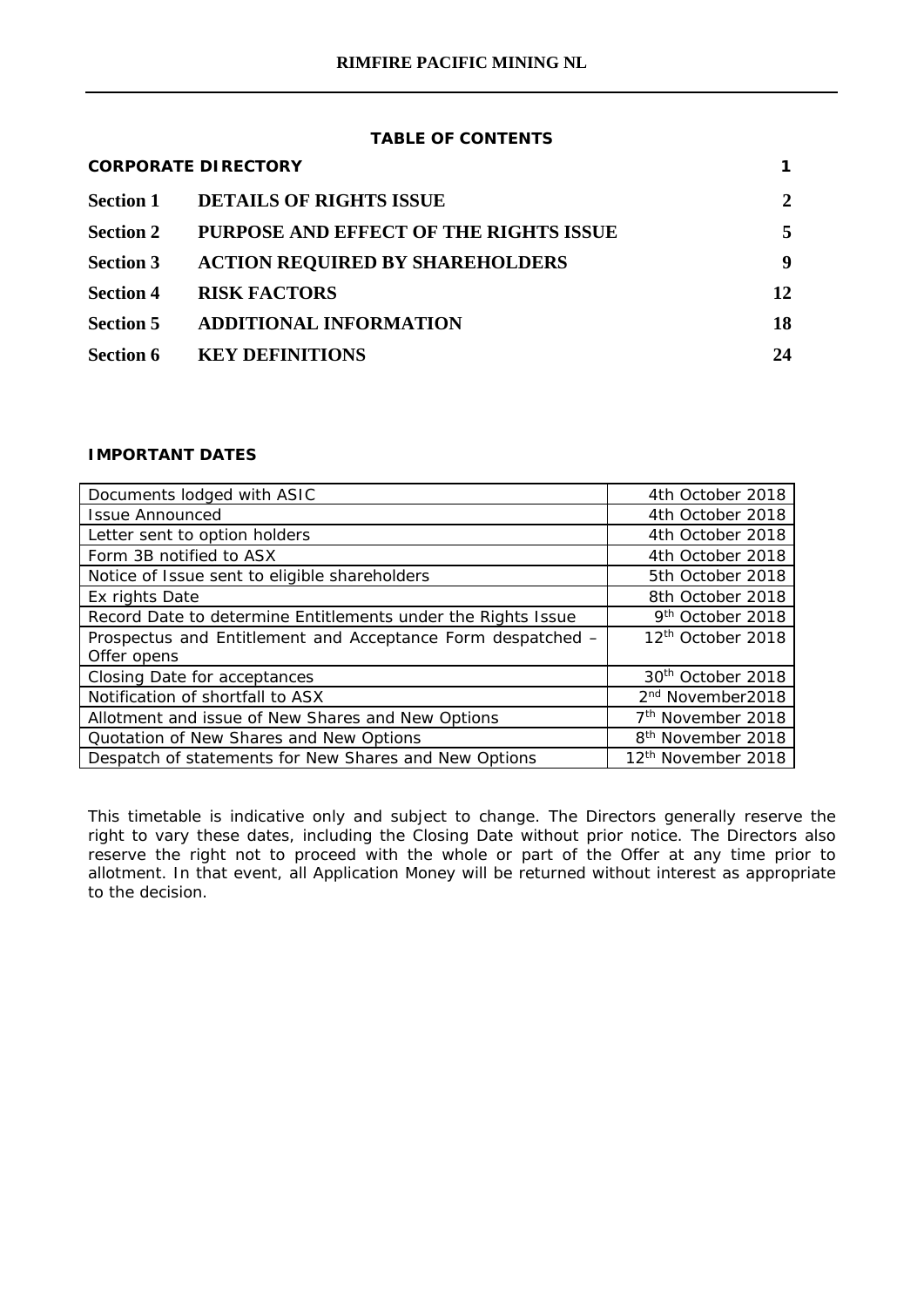# **Corporate Directory**

| Directors:                     | Ian McCubbing (Chairman)<br>John Kaminsky (Managing Director & CEO)<br>Ramona Enconniere<br><b>Andrew Greville</b>                                                            |
|--------------------------------|-------------------------------------------------------------------------------------------------------------------------------------------------------------------------------|
| <b>Company Secretary:</b>      | <b>Melanie Leydin</b>                                                                                                                                                         |
| <b>Registered Office:</b>      | Suite 411, 530 Little Collins Street<br>Melbourne, Victoria 3000<br>Ph 03 9620 5866                                                                                           |
| <b>Auditors:</b>               | <b>BDO East Coast Partnership</b><br>Collins Square / Tower Four,<br>Level 18, 727 Collins Street,<br>Melbourne, Victoria 3008                                                |
| Lawyers for the Company:       | <b>Carton Solicitors</b><br>8 Chapel Street, Cremorne, VIC 3121                                                                                                               |
| <b>Lead Manager</b>            | <b>CPS Capital Group Pty Ltd</b><br>Level 45, 108 St Georges Terrace<br><b>Perth WA 6000</b>                                                                                  |
| <b>Share Registry:</b>         | <b>Computershare Investor Services Pty Limited</b><br>"Yarra Falls", 452 Johnston Street<br>Abbotsford, VIC 3067<br>Australia Phone: 1300 850 505<br>www.computershare.com.au |
| <b>Stock Exchange Listing:</b> | <b>Australian Securities Exchange</b><br>Home Exchange - Melbourne<br><b>ASX Code - RIM</b>                                                                                   |
| Email address:                 | rimfire@rimfire.com.au                                                                                                                                                        |
| Website address:               | http://www.rimfire.com.au                                                                                                                                                     |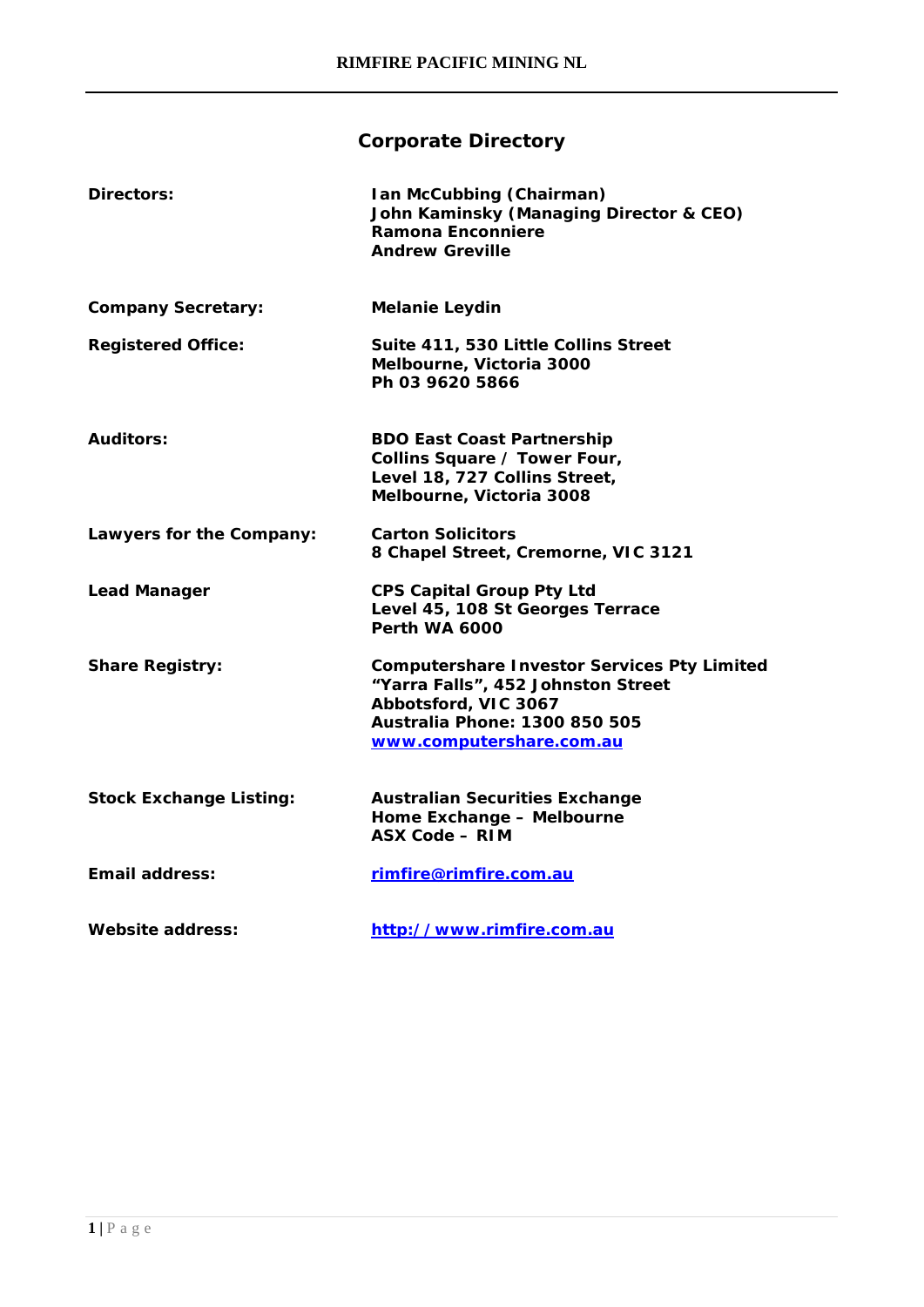# **Section 1 DETAILS OF RIGHTS ISSUE**

#### **1.1 The Issue**

This Prospectus offers via a non renounceable pro rata entitlements issue to Shareholders approximately 235,869,389 New Shares and 235,869,389 New Options on the basis of 1 New Share and 1 New Option for every 4 Shares held at the Record Date at an issue price of 0.9 cent for each New Share to raise approximately \$2.123 million before issue costs.

#### **1.2 Entitlement to Rights Issue**

Shareholders who are on Rimfire's Share Register at the close of business on the Record Date, being 5:00 pm on 9th October 2018, will receive **Rights to acquire one (1) fully paid ordinary Shares (each a "New Share") for every four (4) ordinary Shares held** as at the Record Date, at an issue price of 0.9 cent (\$0.009) per Share and one (1) free option attaching to every one (1) New Share issued, having an exercise price of 2.2 cents (\$0.022) and an expiry date of 5:00pm (AEDT)  $1<sup>st</sup>$  May 2020 (each a "New Option"). The Company will apply to ASX to list the New Options.

Fractional entitlements will be rounded up to the nearest whole number of New Shares and New Options. For this purpose, holdings in the same name are not aggregated for calculation of Entitlements, however, if Rimfire considers that holdings have been split to take advantage of rounding, Rimfire reserves the right to aggregate holdings held by associated Shareholders for the purpose of calculating Entitlements.

An Entitlement and Acceptance Form setting out your Entitlement to New Shares and New Options accompanies this Prospectus.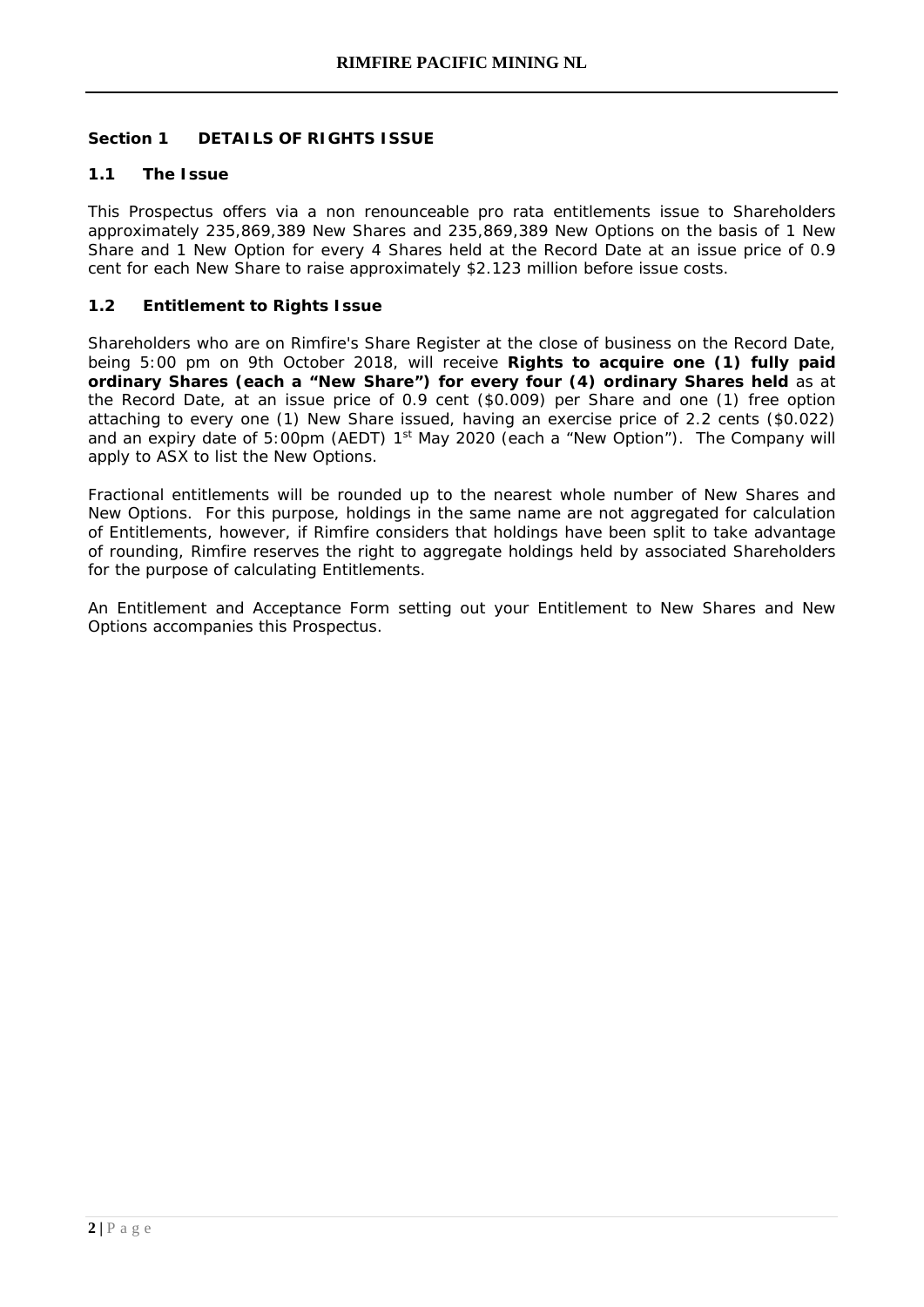# **1.3 Applying for Additional New Shares and New Options – "Above Entitlement"**

Entitlements not taken up may become available as Additional New Shares and New Options. Eligible Shareholders may, in addition to their Entitlement, apply for Additional New Shares and New Options regardless of the size of their present holding.

The allocation of Additional New Shares and New Options (if any) will depend on the availability of Entitlements not taken up and will be determined by the Board at its absolute discretion. It may be necessary to scale back allocations depending on the level of Applications received.

It is an express term of the Offer that applicants for Additional New Shares and New Options will be bound to accept a lesser number of Additional New Shares and New Options allocated to them than applied for. If a lesser number is allocated to them, excess Application Money will be refunded without interest. There can be no guarantee that you will receive any Additional New Shares and Options applied for, and you may receive all, some or none of them.

Excess Application Money will be refunded without interest.

In the event that Applications are received for New Shares and New Options, and Additional New Shares and New Options in excess of the total amount of New Shares and New Options being offered under this Rights Issue (being 235,869,389 New Shares and 235,869,389 New Options), the Board at its total discretion may accept these Applications using Rimfire's 15% discretionary capital placement capability and 10% capital placement capacity under Listing Rule 7.1A.

# **1.4 Use of proceeds**

Rimfire could raise up to approximately \$2.123 million under the Rights Issue before Offer costs and will use the proceeds as set out in Section 2.

#### **1.5 Actions Required by Shareholders**

An explanation of the actions required by Shareholders is set out in Section 3.

#### **1.6 Allotment and Application Money**

All Eligible Shareholders who accept the Offer will receive their Entitlement in full.

New Shares and New Options will be issued only after all Application Money has been received and ASX has granted permission for the New Shares and New Options to be quoted. It is expected that New Shares and New Options will be issued on  $7<sup>nd</sup>$  November 2018 and trading of the New Shares and New Options on the Australian Securities Exchange is expected to commence on 8th November 2018.

All Application Money received before New Shares and New Options are issued will be held in a special purpose account. Excess Application Money received for Additional New Shares and New Options if not accepted will be refunded without interest. Upon allotment of New Shares and New Options the balance of funds in the account plus accrued interest will be received by the Company. If the New Shares and New Options are not quoted by ASX within three months after the date of this Prospectus, Rimfire will refund all Application Money in full (without interest).

# **1.7 Closing Date**

The Closing Date for acceptance of your Entitlement is 5:00 pm AEDT on 30th October 2018. The Company reserves the right to cancel the Rights Issue at any time prior to allotment.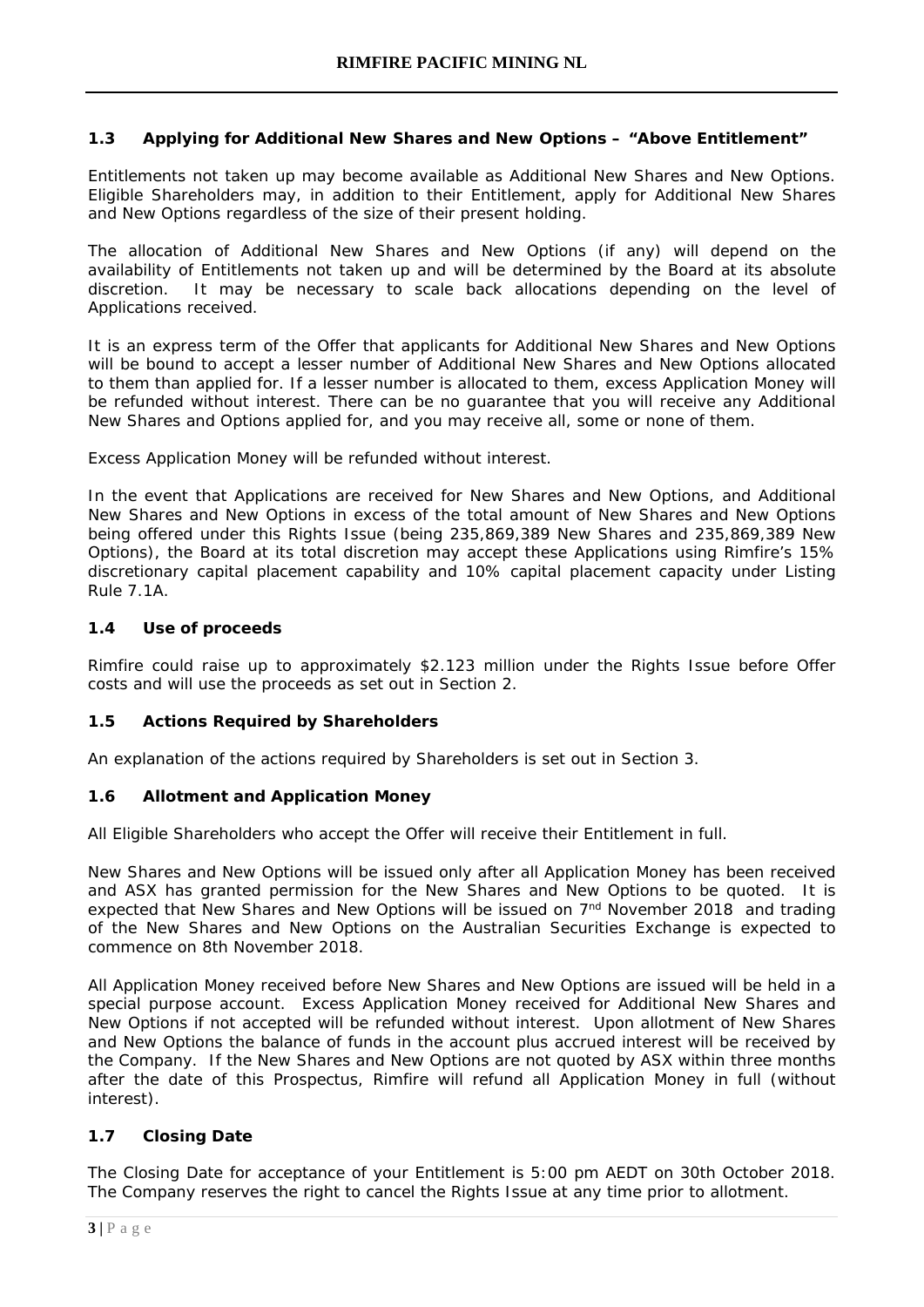## **1.8 Treatment of Overseas Shareholders**

The Offer in this Prospectus is not being extended to any Shareholder, as at the Record Date, whose registered address is not situated in Australia because of the small number of such Shareholders, the cost of complying with applicable regulations in jurisdictions outside Australia and the value of the Securities offered. The Prospectus is sent to those Shareholders for information only.

Recipients may not send or otherwise distribute this Prospectus or the Entitlement and Acceptance Form to any person outside Australia (other than to Eligible Shareholders).

# **1.9 Rights and liabilities attaching to New Shares and New Options**

From Issue, the New Shares issued under this Prospectus will rank equally in all respects with existing Shares and upon exercise of the New Options, if this should occur, the resulting shares from exercise, shall rank equally with existing Shares. Summaries of the important rights attaching to Shares, as set out in the Company's Constitution, and rights attaching to new options are contained in Section 5.4 of this Prospectus. There are no liabilities attaching to New Shares and New Options.

# **1.10 No prospective financial forecasts**

The Company is a mineral exploration company. Given the speculative nature of exploration, mineral development and production and the status of the Company's exploration projects there is no basis for the Directors to forecast future revenue and they do not do so.

# **1.11 Investment Risks**

Section 4 outlines the key risk factors involved in investing in Rimfire. The Directors consider that the key risks include no guarantee of exploration success and no guarantee of a profitable development of any discovery. The risks identified by the Directors are not exhaustive and potential investors should read this Prospectus in full and seek professional advice if they require further information on material risks in deciding whether to subscribe for New Shares and New Options

# **1.12 Summary only**

The information set out in this Section provides a summary of the information contained in this Prospectus. Applicants should read this Prospectus in its entirety prior to making a decision to accept the Offer. If you have any questions about investing in the Company, please contact your stockbroker, accountant or independent financial adviser.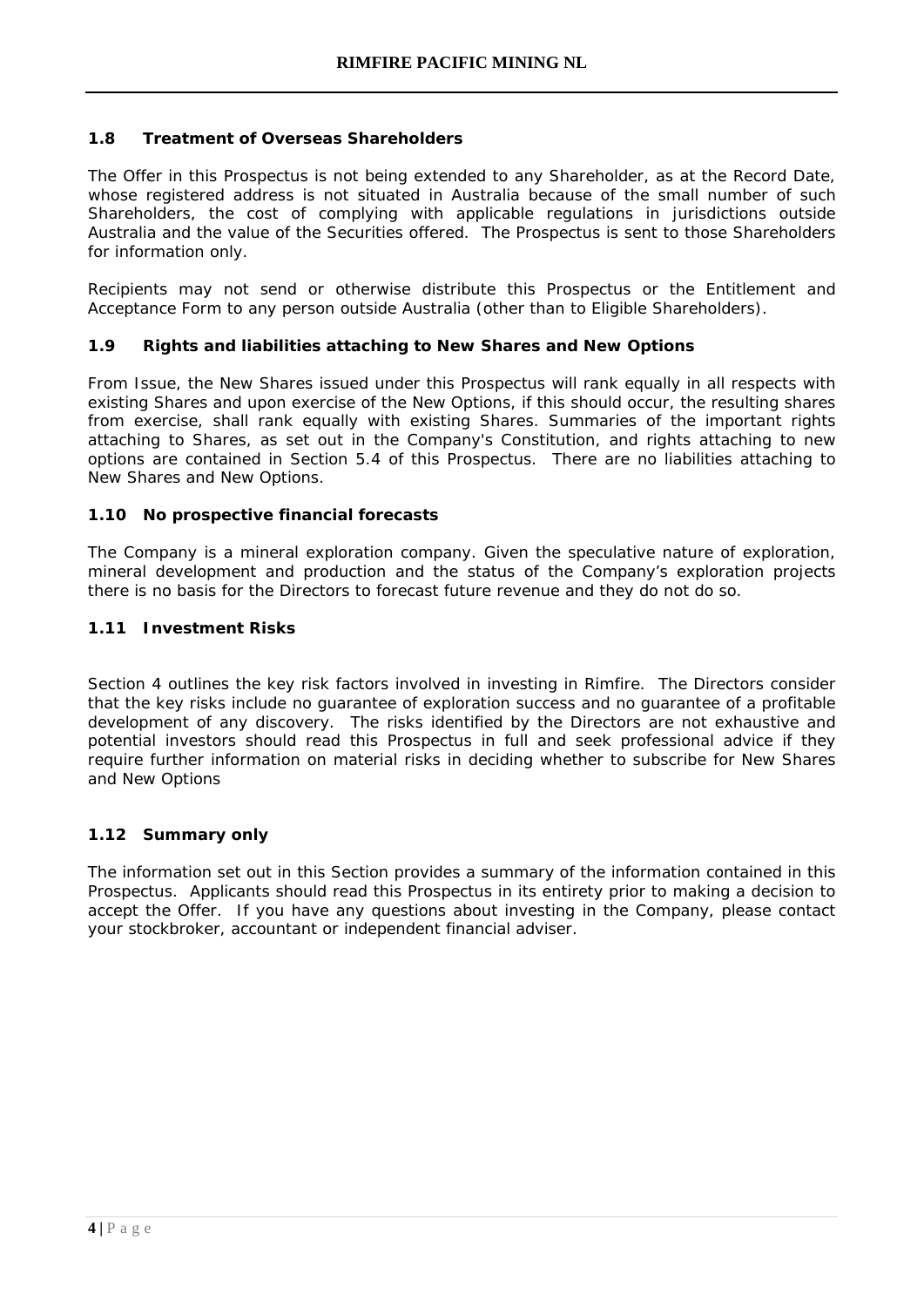# **Section 2 PURPOSE AND EFFECT OF THE RIGHTS ISSUE**

#### **2.1 Purpose of the Rights Issue**

The net funds raised from the issue of New Shares and New Options through the Offer after payment of all associated costs, may provide the Company with up to approximately \$2.123 million in additional capital before costs.

The funds raised will enable Rimfire to continue its work programs at Fifield as described within Section 2.1 of this document in an ordered and efficient manner. The use and allocation of capital may need to alter during the course of the Company's priorities and programs. Extra funds may be re-allocated to any particular project according to results and needs. The Directors believe that the capital raised will also provide them with a cash reserve that will give them the ability to take advantage of any opportunities which arise which are complementary to the Company's direction.

In particular, Eligible Shareholders should refer to the announcement made by the Company dated 25 September 2018 concerning the dual strategies it intends to follow.

| Source of Funds from 30 June 2018 (Audit close)                |             |
|----------------------------------------------------------------|-------------|
|                                                                |             |
| Closing Cash 30 June 2018 (Audited Accounts)                   | \$893,597   |
| Maximum proceeds of Share Issue                                | \$2,122,824 |
| Approximate Cost of the issue*                                 | $-$70,000$  |
| Proposed Funds on completion of the issue (Base 30 June 2018)  | \$2,946,421 |
|                                                                |             |
| <b>Approximate Use of Funds to September 2019</b>              |             |
|                                                                |             |
| Fifield Sorpresa project Area, Extension, Resource, Assessment | \$860,000   |
| Fifield Regional Area Focus                                    | \$330,000   |
| Cash Reserve                                                   | \$777,469   |
| Partnership development, Overheads and Working capital         | \$978,952   |
| Total                                                          | \$2,946,421 |

The following table shows the proposed application of funds.

\* This amount does not include brokerage fees which may be paid to CPS Capital Group Pty Ltd as set out in section 5.8.

The Directors reserve the right to make any adjustments to the use of funds as they see fit to manage the needs of the Company. Additional funds up to a maximum value of \$5.189 million may become available to the company, should the New Options be exercised, however, the Company is not relying on these additional funds for its planned work programs.

There is no minimum amount to be raised, and participation in the Offer is at the discretion of each Eligible Shareholder. There is a risk that, if less than anticipated funds are raised the Company will not be able to pursue its stated strategy. In these circumstances the Directors reserve the right to use funds received as they see fit to meet the needs of the Company and this may include pursuing an alternate strategy, other joint ventures and partnerships, or asset sales.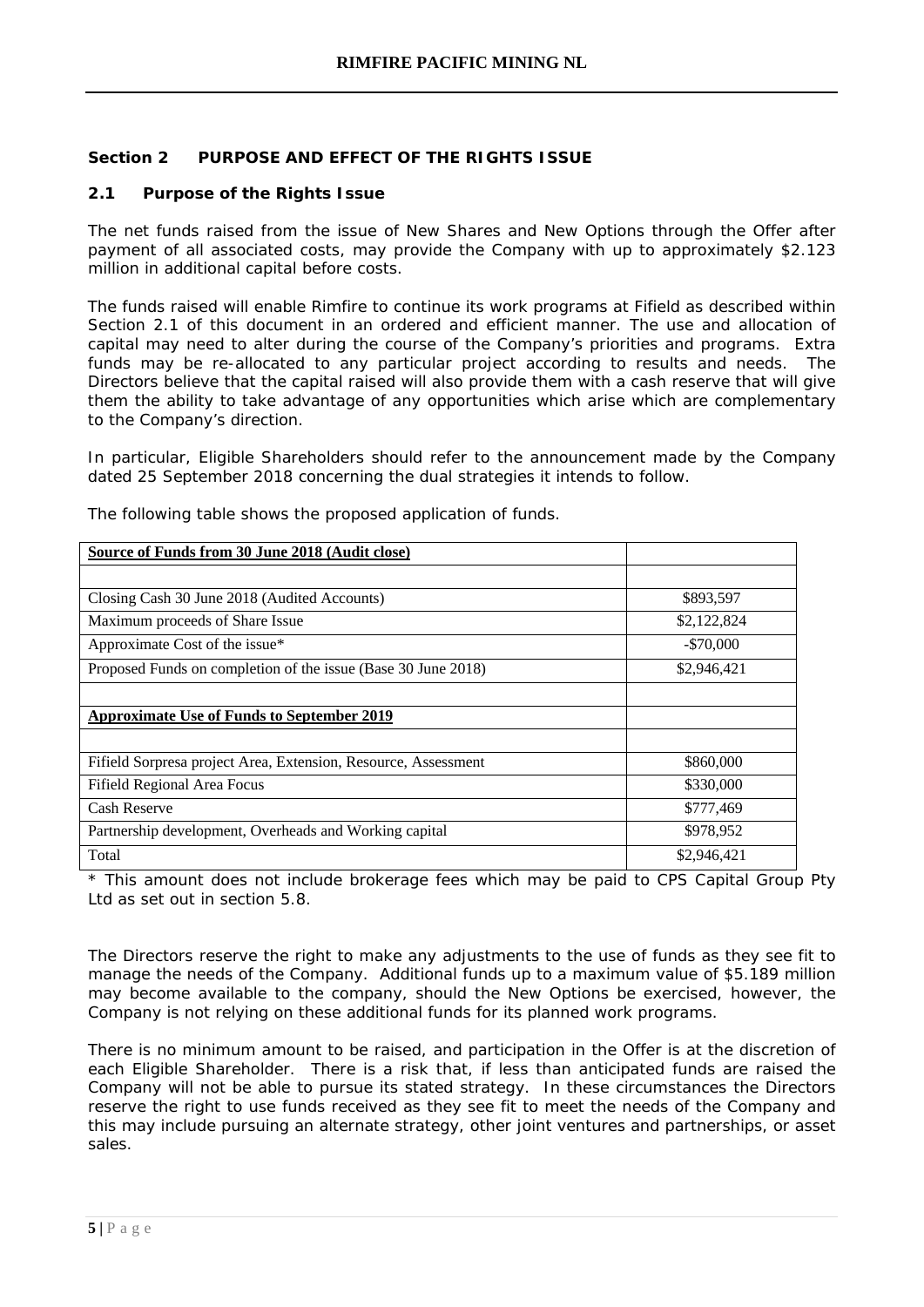# **2.2 Effects of the Rights Issue**

The principal effects of the Rights Issue will be to:

- increase the Company's cash reserves by approximately \$2.123 million before taking into account the costs of the Rights Issue;
- provide the Company with additional capital for the purposes referred to in section 2.1, thus enabling the orderly and efficient execution of the current work programs at Fifield; and
- increase the total number of issued Shares (refer section 2.3).

Pro-forma consolidated historical financial information is provided in the following paragraphs summarising the effect of the Rights Issue.

# **2.3 Effect of the Rights Issue on capital structure**

The effect of the Rights Issue on the Company's issued share capital will be as follows:

| <b>Ordinary Shares</b>           | <b>Number</b> | % Equity |
|----------------------------------|---------------|----------|
| <b>Existing Shares</b>           | 943.477.555   | 80.0     |
| <b>Issue under Share Offer *</b> | 235.869.389   | 20.0     |
| <b>Totals</b>                    | 1.179.346.944 | 100.0    |
|                                  |               |          |

| <b>Options</b>               | <b>Number</b> | % Options |
|------------------------------|---------------|-----------|
| New Options as part of offer | 235.869.389   | 100.0     |
| <b>Totals</b>                | 235.869.389   | 100.0     |

\* This number and the corresponding maximum amount to be raised is approximate. It assumes that as at the Record Date all Shareholders are Eligible Shareholders, and that no Eligible Shareholder applies for more than their Entitlement. It also does not take into account rounding up of Entitlements.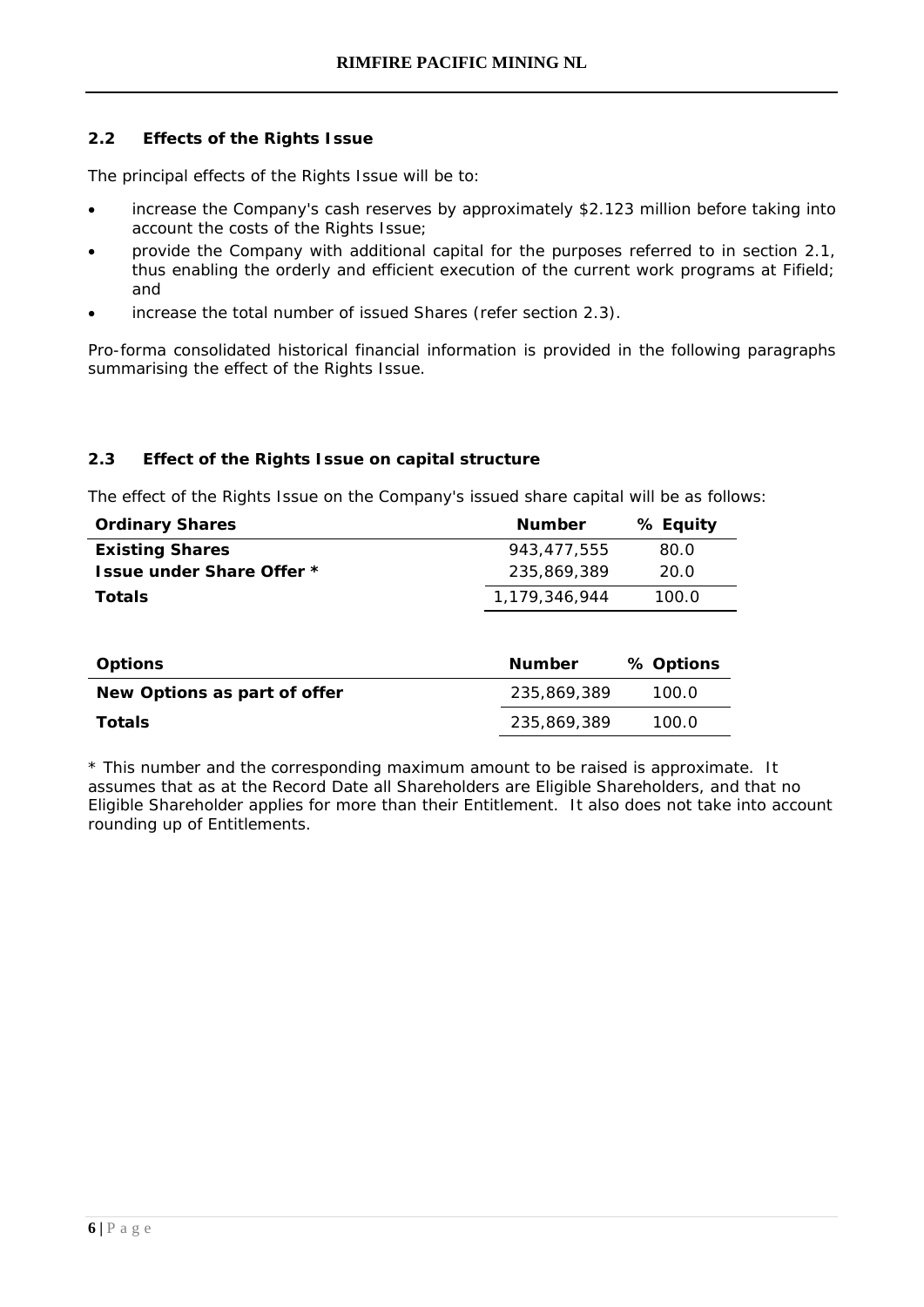## **2.4 Effect of the Rights Issue on Rimfire's financial position**

Set out below is the audited Consolidated Balance Sheet of the Company as at 30 June 2018 and an unaudited pro forma Consolidated Balance Sheet of the Company after the Rights Issue assuming that the amount of \$2.123m is received, less the costs of the Offer. The financial information prepared below is prepared in accordance with Australian equivalents to International Financial Reporting Standards (AIFRS).

|                                           |                | Audited         | Proforma     | Proforma   |
|-------------------------------------------|----------------|-----------------|--------------|------------|
|                                           |                | <b>Accounts</b> | Adjustments  | Accounts   |
|                                           | <b>Note</b>    | $30$ -Jun-18    | $30$ -Jun-18 | 30-Jun-18  |
|                                           |                | \$              | \$           | \$         |
| <b>CURRENT ASSETS</b>                     |                |                 |              |            |
| Cash and cash equivalents                 | $\mathbf{1}$   | 893,597         | 2,052,824    | 2,946,421  |
| Trade and other receivables               |                | 47,238          |              | 47,238     |
| Other current assets                      |                | 7,249           |              | 7,249      |
| <b>TOTAL CURRENT ASSETS</b>               |                | 948,084         | 2,052,824    | 3,000,908  |
| <b>NON-CURRENT ASSETS</b>                 |                |                 |              |            |
| Trade and other receivables - non current |                | 150,000         |              | 150,000    |
| Property, plant and equipment             |                | 478,264         |              | 478,264    |
| Exploration & evaluation costs            |                | 12,312,777      |              | 12,312,777 |
| TOTAL NON-CURRENT ASSETS                  |                | 12,941,041      |              | 12,941,041 |
| <b>TOTAL ASSETS</b>                       |                | 13,889,125      | 2,052,824    | 15,941,949 |
| <b>CURRENT LIABILITIES</b>                |                |                 |              |            |
| Trade and other payables                  | $\overline{2}$ | 192,815         |              | 192,815    |
| Provisions                                |                | 77,018          |              | 77,018     |
| <b>TOTAL CURRENT LIABILITIES</b>          |                | 269,833         |              | 269,833    |
| <b>NON-CURRENT LIABILITIES</b>            |                |                 |              |            |
| Provisions $(N/C)$                        |                | 770             |              | 770        |
| TOTAL NON-CURRENT LIABILITIES             |                | 770             |              | 770        |
| <b>TOTAL LIABILITIES</b>                  |                | 270,603         |              | 270,603    |
| <b>NET ASSETS</b>                         |                | 13,618,522      | 2,052,824    | 15,671,346 |
| <b>EQUITY</b>                             |                |                 |              |            |
| Contributed equity                        | 3              | 30,060,432      | 2,052,824    | 32,113,256 |
| Share Based Payment Reserve               |                | 4,638           |              | 4,638      |
| Accumulated losses                        |                | 16,446,548      |              | 16,446,548 |
| <b>TOTAL EQUITY</b>                       |                | 13,618,522      | 2,052,824    | 15,671,346 |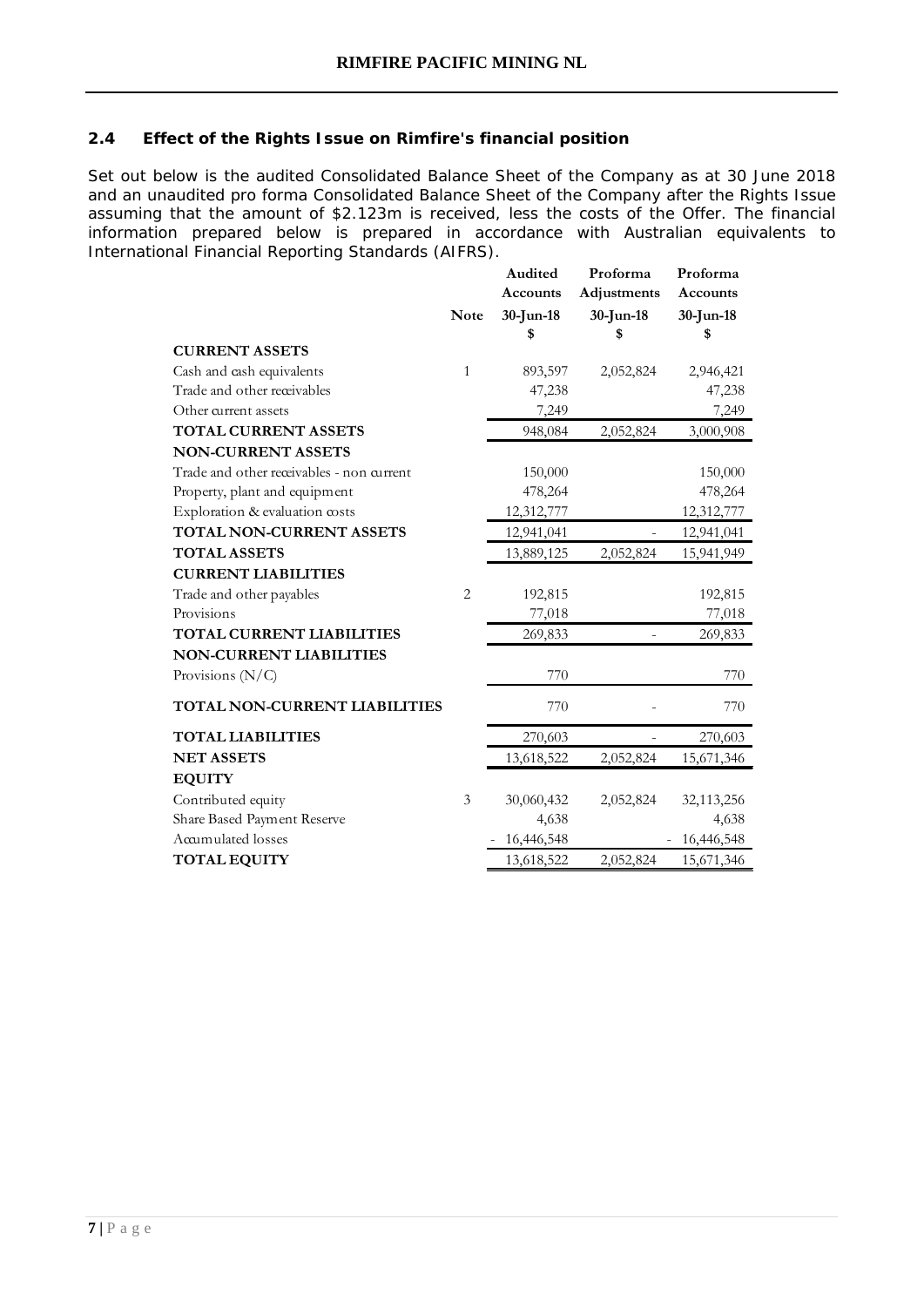| Reconciliation of Cash and Cash Equivalents<br>Note 1 |              |
|-------------------------------------------------------|--------------|
| Cash and cash equivalents at 30 June 2018             | 893,597      |
| Funds to be raised from the Offer                     | 2,122,824    |
| Estimated costs of the issue                          | 70,000       |
| Proforma Cash on Hand                                 | 2,946,421    |
|                                                       |              |
| Trade and Other Payables<br>Note 2                    |              |
| Trade and other payables 30 June 2018                 | 192,815      |
| Proforma Trade and Other Payables                     | 192,815      |
| Contributed Equity<br>Note 3                          |              |
| Contributed Equity 30 June 2018                       | 30,060,432   |
| Shares issued pursuant to Issue                       | 2,122,824    |
| Costs of Capital Raising                              | 70,000       |
| Proforma Issued Capital                               | 32, 113, 256 |

# **2.5 Market Price of Shares**

The highest and lowest market closing sales prices of the Shares during the last 6 months trading up to 26th September 2018 were:

| Highest: | 2.4 cents | (14 <sup>th</sup> March 2018) |
|----------|-----------|-------------------------------|
| Lowest:  | 0.8 cents | $(23rd$ August 2018)          |

The volume weighted average sale price (VWAP) on the Australian Securities Exchange of the Shares during the historic periods up to the close on 26<sup>th</sup> September 2018 were:

- 1.2 cents VWAP for the 100 day trading period, and 1.2 cents VWAP for the 30 day trading period, and
- 
- 1.4 cents VWAP for the 10 day trading period

The market sale price of the Company's Shares on the Australian Securities Exchange as at the close of business on 28th September 2018 was 1.3 cents.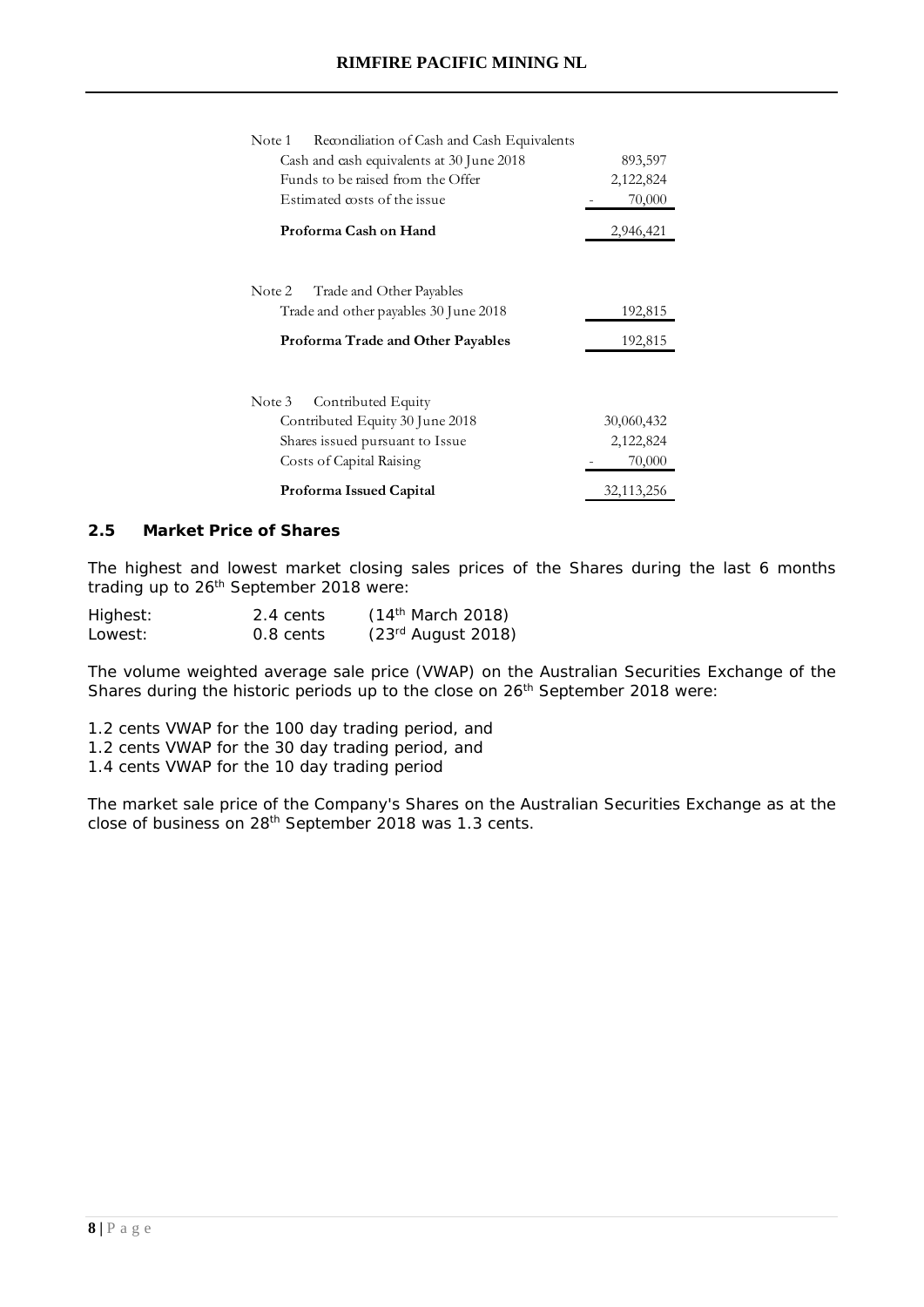# **Section 3 ACTION REQUIRED BY SHAREHOLDERS**

# <span id="page-12-0"></span>**3.1 What Eligible Shareholders may do**

The number of New Shares and New Options to which Eligible Shareholders are entitled (your Entitlement) is shown on the accompanying Entitlement and Acceptance Form.

If you do not take up your Entitlement, then your percentage holding in the Company will be diluted.

As an Eligible Shareholder, you may:

- take up all of your Entitlement (refer Section 3.2);
- apply for Additional New Shares and New Options (refer Section 3.3);
- take up part of your Entitlement and allow the balance to lapse (refer Section 3.4); or
- allow all or part of your Entitlement to lapse (refer section 3.4).

Non-qualifying Foreign Shareholders may not take any of the steps set out in Sections 3.2 to 3.6.

# **3.2 Taking up all of your Entitlement**

If you wish to take up all of your Entitlement, complete the accompanying Entitlement and Acceptance Form for New Shares and New Options in accordance with the instructions set out in that form.

You should then forward your completed Entitlement and Acceptance Form together with your Application Money in accordance with Section 3.6 to reach the Company's Share Registry no later than 5:00 pm AEDT on 30th October 2018.

# **3.3 Applications for Additional New Shares and New Options**

Eligible Shareholders who have applied for their full Entitlement may, in addition to their Entitlement, apply for Additional New Shares and New Options as described in section 1.4. There is no limit to the amount of Additional New Shares and New Options you may apply for, however there can be no guarantee that you will receive all or any of the Additional New Shares and New Options applied for.

A single payment should be used for the Application Money for your Entitlement and the number of Additional New Shares and New Options you wish to apply for as stated on the Entitlement and Acceptance Form.

Payment may also be made by BPay, utilising the reference numbers and details from your personalised Entitlement and Acceptance Form.

# **3.4 Taking up part of your Entitlement and allowing the balance to lapse**

If you wish to take up part of your Entitlement and allow the balance to lapse, complete the accompanying Entitlement and Acceptance Form for the number of New Shares and New Options you wish to take up and follow the steps required in accordance with Section 3.6. If you take no further action, the balance of your Entitlement will lapse.

# **3.5 Allow all your Entitlement to lapse**

Any part of your Entitlement that is not accepted will lapse and you will receive no benefit from it. Your Entitlement may be used to satisfy an Eligible Shareholder's application for Additional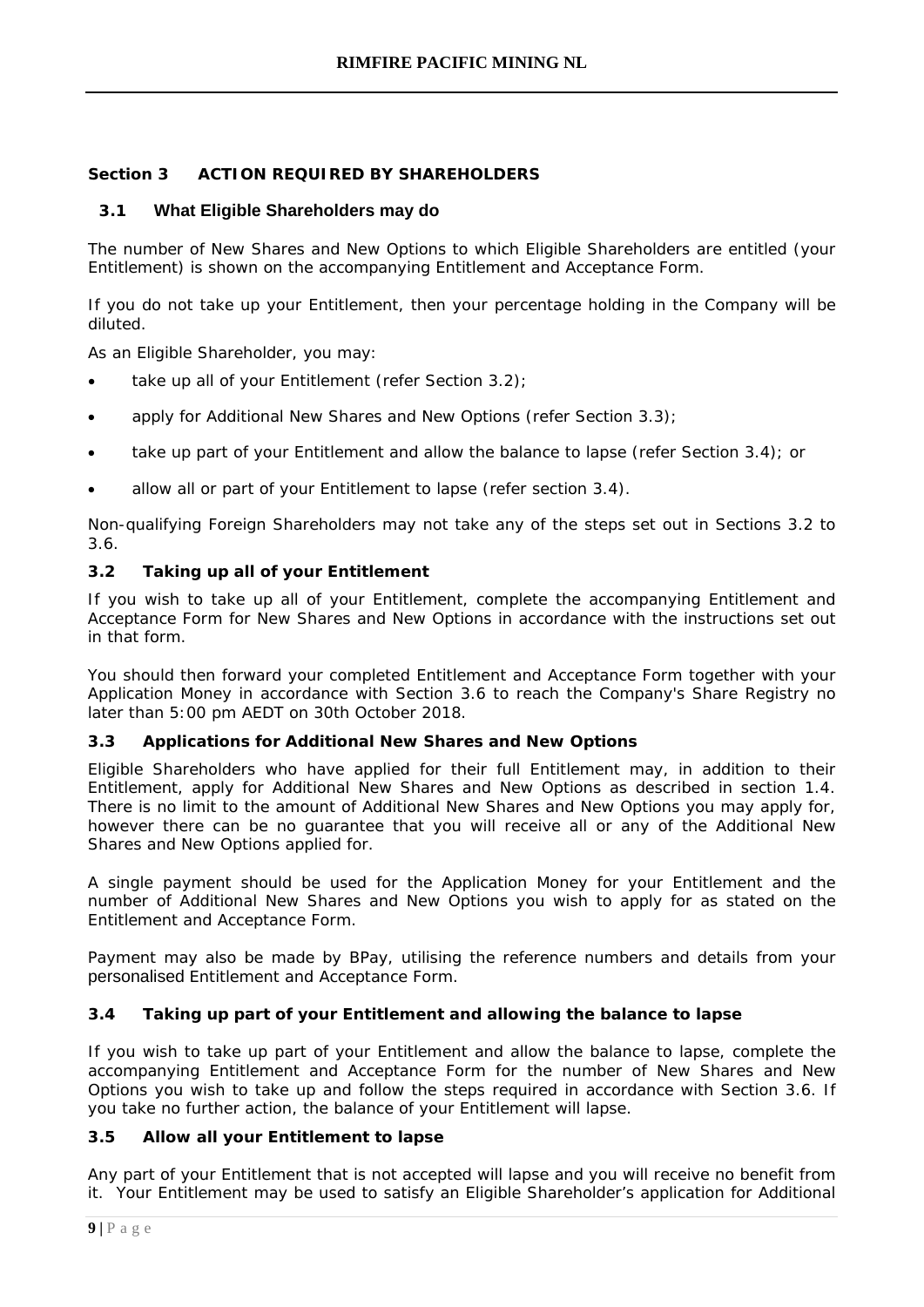New Shares and New Options. Further, the Rimfire Board reserves the right to place any Shortfall on the same terms as set out in this Prospectus within the three months after the Closing Date.

#### **3.6 Payment**

## **(a) By Cheque**

The Application Price for New Shares and New Options is payable in full on application by a payment of 0.9 cents per New Share. The Entitlement and Acceptance Form must be accompanied by a cheque or bank draft for the Application Monies.

Cheques or bank drafts must be drawn in Australian currency on an Australian bank and made payable to *"Rimfire Pacific Mining NL"* and crossed "Not Negotiable". Applicants must not forward cash. Receipts for payment will not be issued.

You should ensure that sufficient funds are held in relevant account(s) to cover the cheque(s). If the amount of your cheque(s) for Application Money is not sufficient to pay for the number of New Shares and New Options you have applied for, you may be taken to have applied for such lower number of New Shares and New Options as your cleared Application Money will pay for or your Application may be rejected.

#### **CHEQUES SHOULD BE MADE PAYABLE TO: "RIMFIRE PACIFIC MINING NL" AND CROSSED "NOT NEGOTIABLE".**

Entitlement and Acceptance Forms and cheque payments will not be accepted after the Close Date of 5:00pm AEDT on 30th October 2018, and no New Shares or New Options will be issued to you in respect of that application and your payment will be refunded to you.

You need to ensure that your completed Entitlement and Acceptance Form and cheque payment reaches the Share Registry at the following address:

#### **Rimfire Pacific Mining NL c/- Computershare Investor Services Pty Limited GPO Box 505 Melbourne VIC 3001 Australia**

An Australian reply paid envelope addressed to the Share Registry has been enclosed with this Prospectus for your convenience.

#### **(b) Payment by BPAY**®

To apply and pay via BPAY, you should:

- Read this Prospectus and the Entitlement and Acceptance Form in their entirety and seek appropriate professional advice if necessary; and
- Make your payment via BPAY for the number of New Shares and New Options you wish to subscribe for (being the Offer Price of \$0.009 per New Share and New Option multiplied by the number of New Shares and New Options you are applying for) so that it is received by no later than  $5:00$ pm (AEDT) on  $30<sup>th</sup>$  October 2018. You can only make a payment via BPAY if you hold an account with an Australian financial institution.

#### **If you choose to pay via BPAY, you are not required to submit the Entitlement and Acceptance Form**.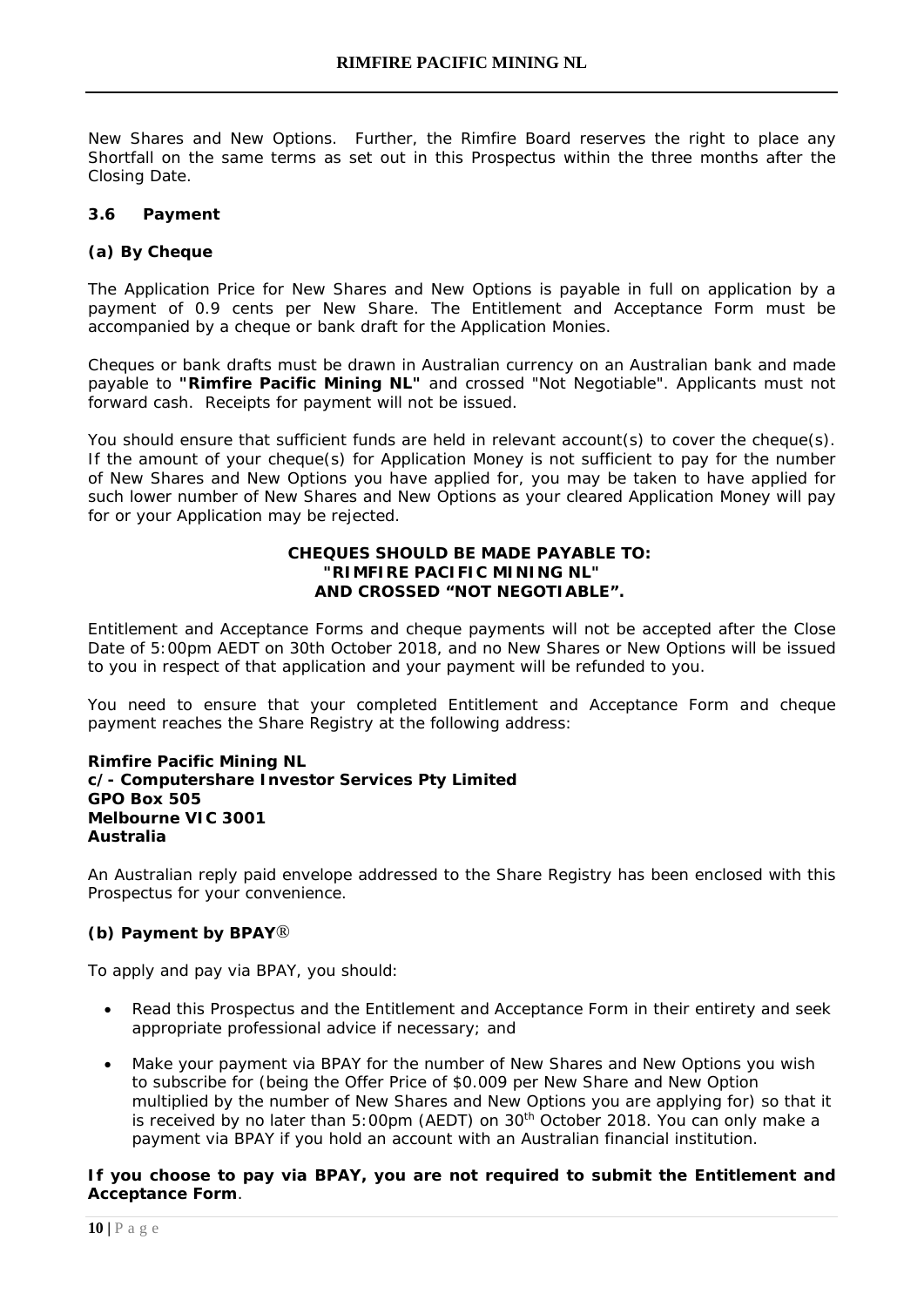If you make payment by 5:00pm (AEDT) on 30th October 2018, New Shares and New Options will be allotted to you on 7 November 2018.

Your payment will not be accepted after 5:00pm (AEDT) on 30th October 2018 and no New Shares or New Options will be issued to you in respect of that Application.

If you have multiple holdings you will have multiple BPAY reference numbers. To ensure you receive your Entitlement in respect of that holding, you must use the customer reference number shown on each personalised Entitlement and Acceptance Form when paying for any New Shares that you wish to apply for in respect of that holding.

Applicants should be aware that their own financial institution may implement earlier cut off times with regards to electronic payment, and should therefore take this into consideration when making payment. You may also have your own limit on the amount that can be paid via BPAY. It is your responsibility to check that the amount you wish to pay via BPAY does not exceed your limit.

If the amount of payment is insufficient to pay in full for the number of New Shares and New Options you applied for, or is more than the number of New Shares and New Options you applied for, you will be taken to have applied for such whole number of New Shares and New Options which is covered in full by your payment, to the extent that this does not exceed your Entitlement. Alternatively, Rimfire may in its discretion reject your Application, in which case any payment will be refunded to you after the allotment date in accordance with the Corporations Act, without interest.

If you apply for Additional New Shares and Additional New Options in excess of your Entitlement and you are not allocated all or some of the Additional New Shares or Additional New Options applied for, the relevant payment will be refunded to you after the allotment date in accordance with the Corporations Act, without interest.

Eligible Retail shareholders may also access this Retail Offer Booklet and their personalised payment details at [www.rimfire.com.au](http://www.rimfire.com.au/) from 1 October 2018. To access this website Eligible Retail Shareholders will need their SRN or HIN (which can be found on a previous communication/holding statement or accompanying this Retail Offer Booklet or you will receive it in due course).

#### **3.7 Enquiries**

If you have any questions about your Entitlement please contact the Company's Share Registry at the Rimfire Pacific Mining Shareholder Information Line on 1300 850 505 (within Australia) or +61 3 9415 4000 (outside Australia).

Alternatively, contact your stockbroker or other professional adviser.

#### **3.8 Brokerage**

No brokerage or stamp duty is payable by Shareholders who accept their Entitlement to New Shares and New Options.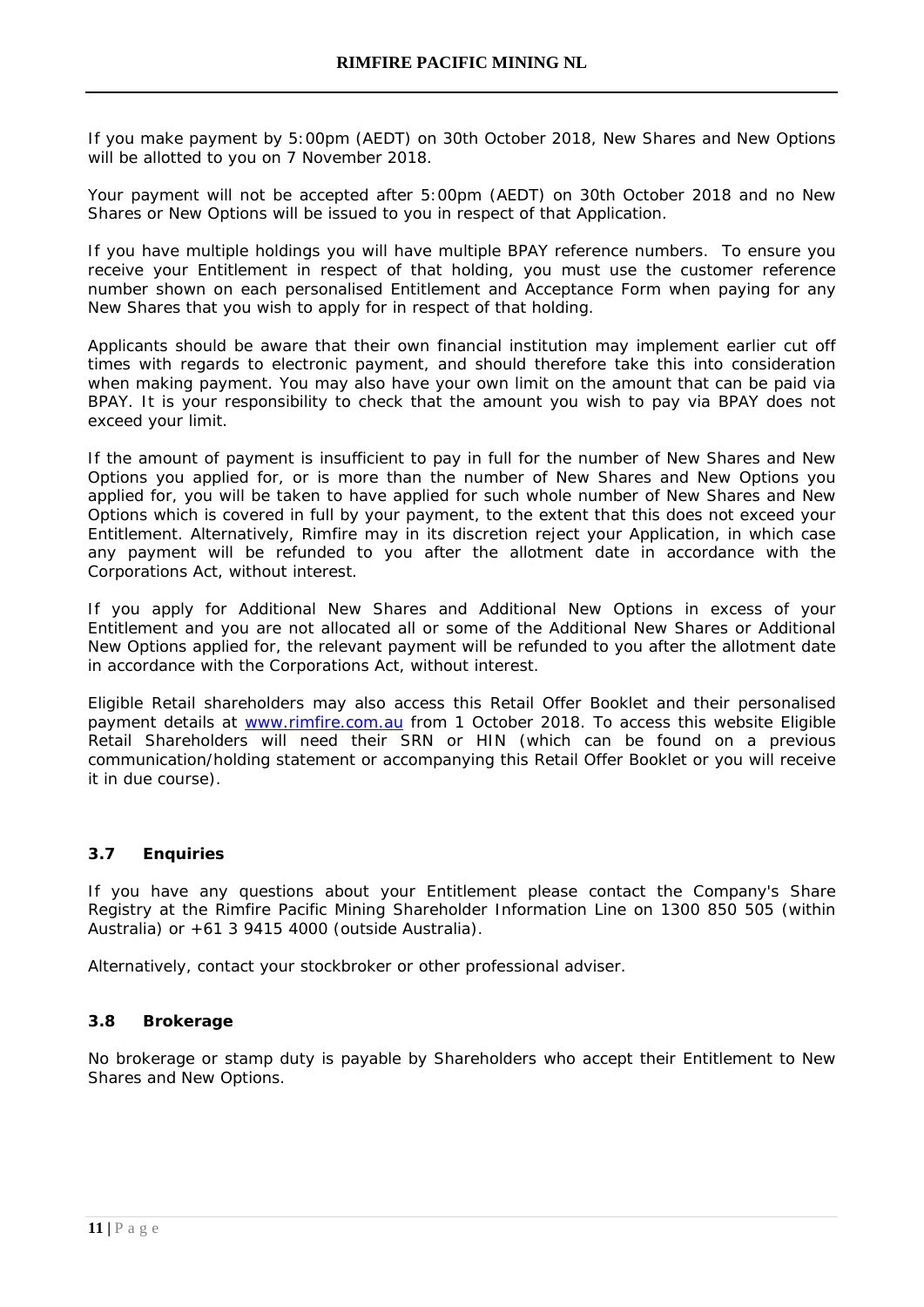#### **Section 4 RISK FACTORS**

The New Shares and New Options offered under this Prospectus are considered speculative because of the inherent risks associated with minerals exploration and appraisal and the current status of the Company's exploration projects. In addition, there are risks inherent in investing in the share market in general.

The Directors have considered and identified in this section of the Prospectus the critical areas of risk associated with investing in the New Shares and New Options. The risks identified by the Directors are not exhaustive and potential investors should read this Prospectus in full and seek professional advice if they require further information on material risks in deciding whether to subscribe for New Shares and New Options.

# **4.1 Specific Risks**

# **4.1.1 Exploration Risks**

The Company's projects are at the early exploration stage on most prospects and the Sorpresa resource is predevelopment. The business of minerals exploration, project development and production involves risks by its very nature. There can be no assurance that exploration of the tenements, or any other tenement in which the Company may acquire an interest in the future, will result in the discovery of an economic mineral deposit. Even if an apparent viable mineral deposit is identified, there is no guarantee that it will be able to be profitably exploited.

Any exploitation of a deposit will involve the need to obtain the necessary licences or clearances from relevant authorities, and renewals of licences and permits, which may require conditions to be satisfied and/or the exercise of discretions by such authorities. It may or may not be possible for such conditions to be satisfied. Exploration and development may be hampered by mining, heritage and environmental legislation, industrial disputes, cost overruns, land claims and compensation and other unforseen contingencies.

Exploration may ultimately be unsuccessful, resulting in a reduction of the value of the Company's projects, diminution in the cash reserves of the Company and possible relinquishment of the exploration tenements. Outcomes of any exploration program outlined in this Prospectus will affect the future performance of the Company and its Shares.

# **4.1.2 Production Risks**

Operations such as design and construction of efficient mining and processing facilities, competent operation and managerial performance, and efficient transport and marketing services, are required to be successful. In particular production operations can be hampered by force majeure circumstances, engineering difficulties, cost overruns, inconsistent recovery rates and other unforeseen events. In the event the Company's exploration projects identify economic deposits, development of production may be affected by these and many other matters.

#### **4.1.3 Access to Land**

Significant delays may be experienced in gaining access to privately owned freehold or leasehold land. Delays may be caused by weather, deference to landholders' activities such as cropping, harvesting, calving and mustering, and other factors.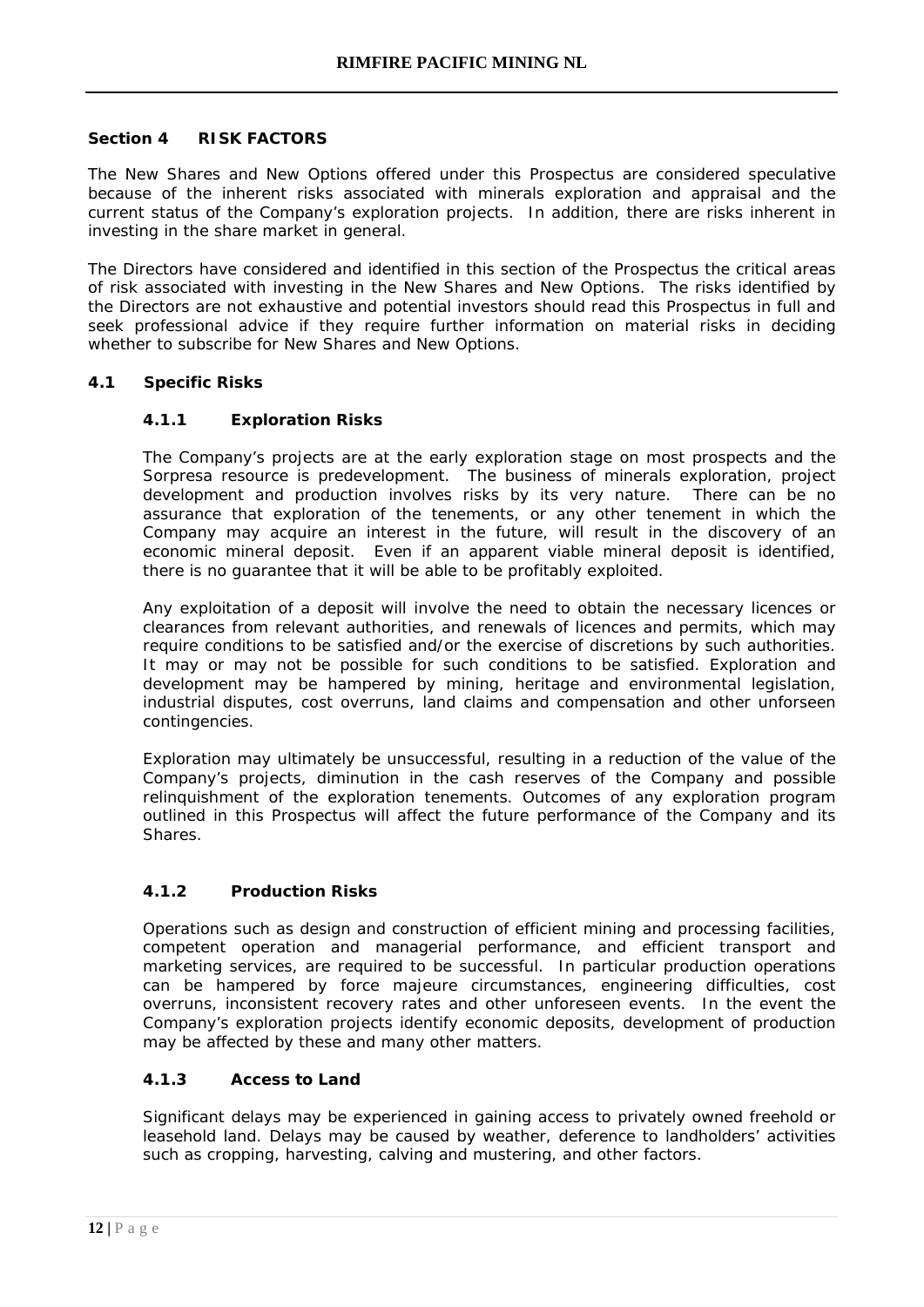# **4.1.4 Cultural Heritage**

Delays may be experienced if evidence of Aboriginal cultural heritage exists on any land to which the Company requires access.

When exercising a right or permission for access to any land, it is an offence, to disturb physical evidence of human occupation of prehistoric or historic significance without statutory permission. This restriction applies to any activity including minerals exploration and production.

The Company has not undertaken the comprehensive research, investigations or enquiries which would be necessary to enable it to form an opinion with certainty as to whether any such evidence exists on any land covered by Rimfire's tenements.

# **4.1.5 Environmental Impact Constraints**

The Company's exploration and appraisal programs will, in general, be subject to approval by government authorities. Development of any mineral resources will be dependent on the Company being able to obtain environmental approvals to carry out its planned activities, and then being able to meet all environmental conditions placed on such activities.

# **4.1.6 Exploration and Appraisal Expenditure**

Exploration and appraisal is a process subject to unforeseen contingencies. Exploration programs must be flexible enough to respond to the results obtained.

The actual scope, costs and timetables of exploration programs may differ substantially from the proposals set out in this Prospectus. Financial failure, or default by any future alliance or joint venture partner of the Company, may require the Company to face unplanned expenditure or risk forfeiting relevant tenements.

#### **4.1.7 Funding**

Unless and until the Company develops or acquires income producing assets, it will be dependent upon its existing financial resources as augmented by the funds raised by this Offer, and its ability to obtain future equity or debt funding to support exploration evaluation and development of the properties in which it has an interest together with general operating expenses. The Company's ability to raise further equity or debt or to divest part of its interest in a project, and the terms of such transactions, will vary according to a number of factors, including the success of exploration results and the future development of the Company's projects, stock market conditions and prices for metals in world markets. As such, there is no guarantee that the Company will be able to raise sufficient funds to pursue its business activities on acceptable terms, or at all. Any future equity or debt raisings may be significantly dilutive to existing Shareholders, and may involve restrictive covenants that impact the Company's business activities.

As stated, there is no minimum amount to be raised, and participation in the Offer is at the discretion of each Eligible Shareholder. There is a risk that, if less than anticipated funds are raised the Company will not be able to pursue its stated strategy, which may be delayed or suspended. In these circumstances the Directors reserve the right to use funds received as they see fit to meet the needs of the Company and this may include pursuing an alternate strategy, other joint ventures and partnerships, or asset sales.

A failure to raise sufficient funds under the Offer or future capital raisings or other future funding raising activities could also have a material adverse impact on the Company's activities.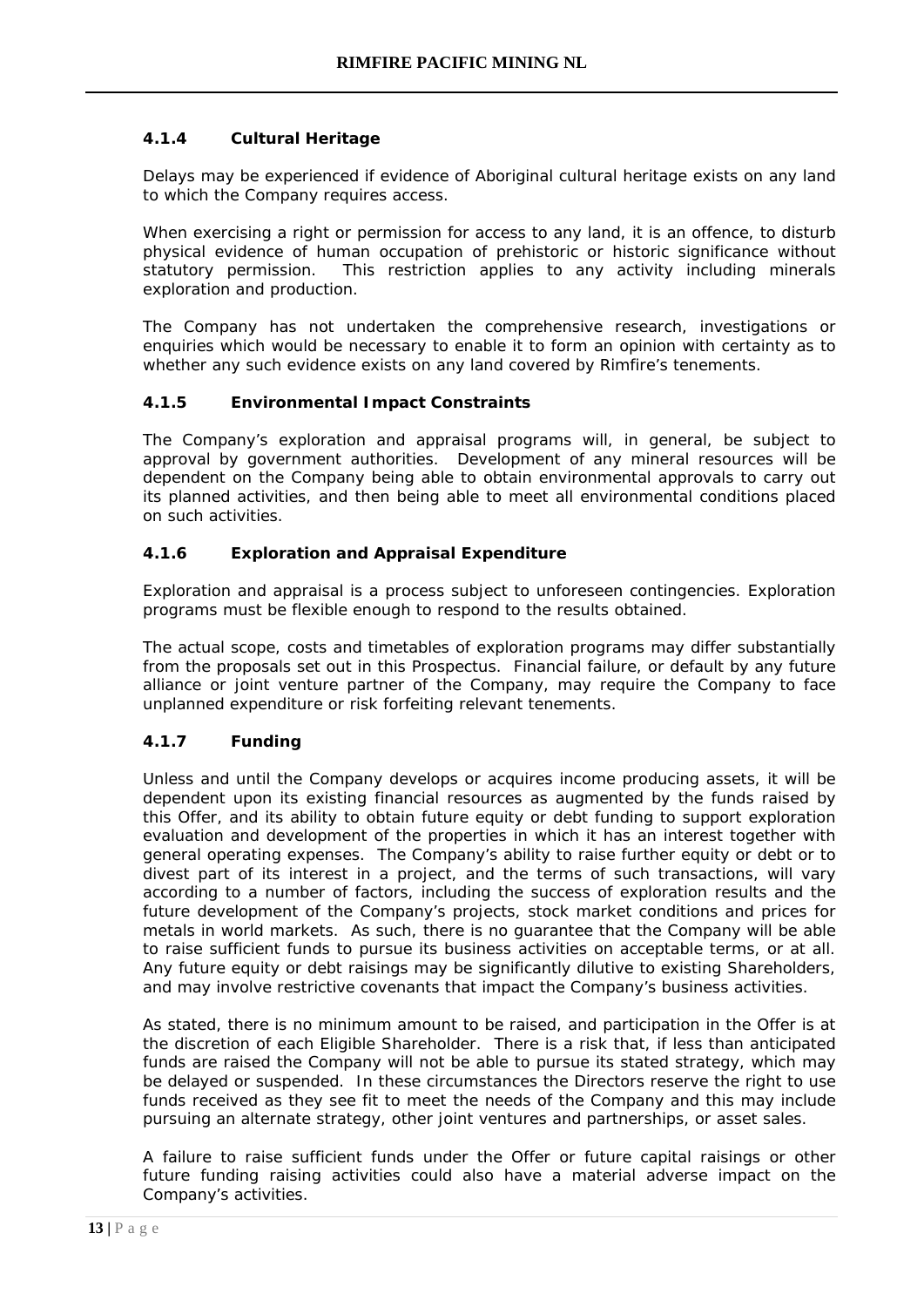# **4.1.8 Key Personnel**

The ability of the Company to achieve its objectives depends on the access to key personnel and external contractors who constitute its technical panel and provide technical expertise. If the Company cannot secure technical expertise (for example to carry out drilling) or if the services of the present technical panel cease to become available to the Company, this may affect the Company's ability to achieve its objectives either fully or within the timeframes and the budget the Company has decided upon.

Whilst the ability of the Company to achieve its objectives may be affected by the matters mentioned above, the Directors believe that appropriately skilled and experienced professionals would be available to provide services to the Company at market levels of remuneration in the event key external contractors cease to be available.

# **4.1.9 Volatility in the price of minerals**

Commodity prices are influenced by the physical and investment demand for those commodities. Fluctuations in commodity prices may influence timing, viability and management of projects in which the Company has an interest.

# **4.1.10 Volatility in the market price of Shares**

Although the Company is listed on the Official List, there is no assurance that an active trading market for its Shares or the Securities will be sustained. There is also no assurance that the market price for the Securities will not decline below the issue price. The market price of the Company's Shares and Securities could be subject to significant fluctuations due to various external factors and events, including the liquidity of the Shares and Securities in the market, any difference between the Company's actual financial or operating results and broader market-wide fluctuations. Furthermore, any stock market volatility and weakness could result in the market price of the Shares and Securities decreasing so that they trade at prices significantly below the issue price, without regard to the Company's operating performance. Equally, the market price of the Shares may be less than the exercise price of the New Options at the date the New Options are exercisable.

#### **4.1.11 Negative publicity may adversely affect the Share Price**

Any negative publicity or announcement relating to any of our substantial shareholders or key personnel may adversely affect the stock performance of the Company, whether or not this is justifiable. Examples of this negative publicity or announcement may include involvement in legal or insolvency proceedings, failed attempts in takeovers, joint ventures or other business transactions.

#### **4.1.12 Insurance Risks**

The Company maintains insurance coverage that is substantially consistent with exploration industry practice. However, there is no guarantee that such insurance or any future necessary coverage will be available to the Company at economically viable premiums (if at all) or that, in the event of a claim, the level of insurance carried by the Company now or in the future will be adequate, or that a liability or other claim would not materially and adversely affect the Company's business.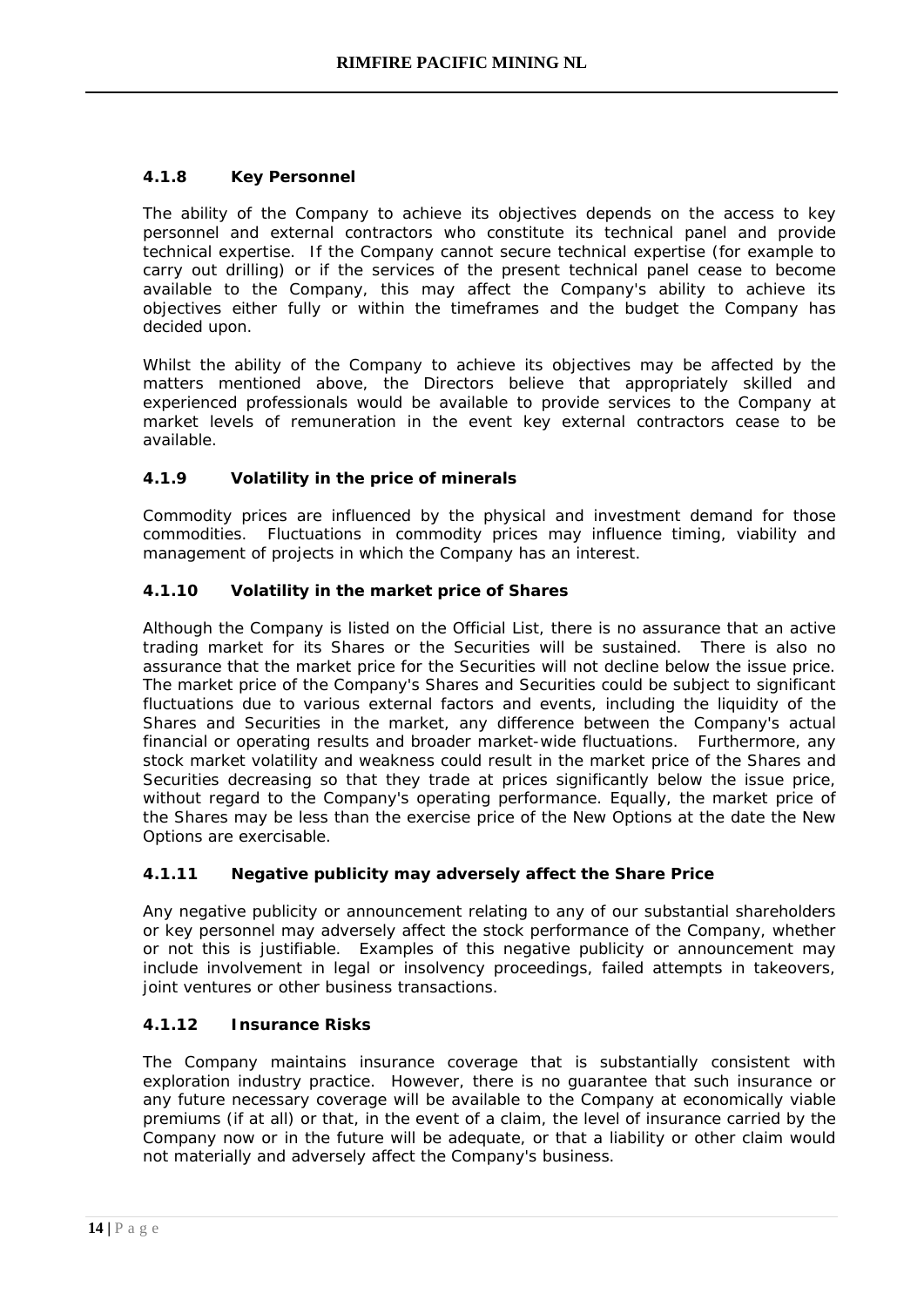# **4.1.13 Construction Capital Costs**

The Company is conscious that in the future, there could be competition for skilled labour and key materials, and the impact of these factors could be that there are upward costs pressures on any forecasts.

## **4.1.14 Government Regulation and Policy**

The Company's tenements may be subject to extensive regulation by local, state and federal governments in relation to exploration, development, production, exports, taxes and royalties, labour standards, occupational health, waste disposal, protection and rehabilitation of the environment, mine reclamation, mine safety, toxic and radioactive substances, native title and other matters. Compliance with such laws and regulations will increase the costs of exploring, drilling, developing, constructing, operating and closing mines and other production facilities.

There can be no assurance that future government policy will not change and this may adversely affect the long term prospects of the Company. In addition, future changes in governments, regulations and policies may have an adverse impact on the Company.

# **4.1.15 Native Title**

The existence of native title and/or native title claims in relation to the land on which the Company operates may have an adverse impact on the Company's activities and its ability to fund those activities. It is impossible at this stage to quantify the impact that these matters may have on the Company's operations but the main risks include:

- Delays or difficulties in obtaining the grant of the applications for Authorities, renewals or conversions of the Authorities, or further applications, as a result of the right to negotiate process, as this process can take as long as 2 years.
- Compensation may be payable by the Company as a result of agreements made pursuant to the right to negotiate or alternative process or as a result of a compensation order made by the Federal Court in the event native title has been determined to exist. The amount of such compensation is not quantifiable at this stage.
- If native title is found to exist the nature of the native title may be such that consent to mining is required from the native title holders but is withheld or only granted on conditions unacceptable to the Company.
- The risk that Aboriginal sites and objects exist on the land the subject of the Authorities, the existence of which sites and objects may preclude or limit mining activities in certain areas of the Authorities. Further, the disturbance of such sites and objects is likely to be an offence under the applicable legislation, exposing the Company to fines and other penalties.

#### **4.2 General Risks**

# **4.2.1 General Economic Climate**

Factors such as inflation, currency fluctuations, interest rates, legislative changes, political decisions and industrial disruption have an impact on operating costs and on metals prices.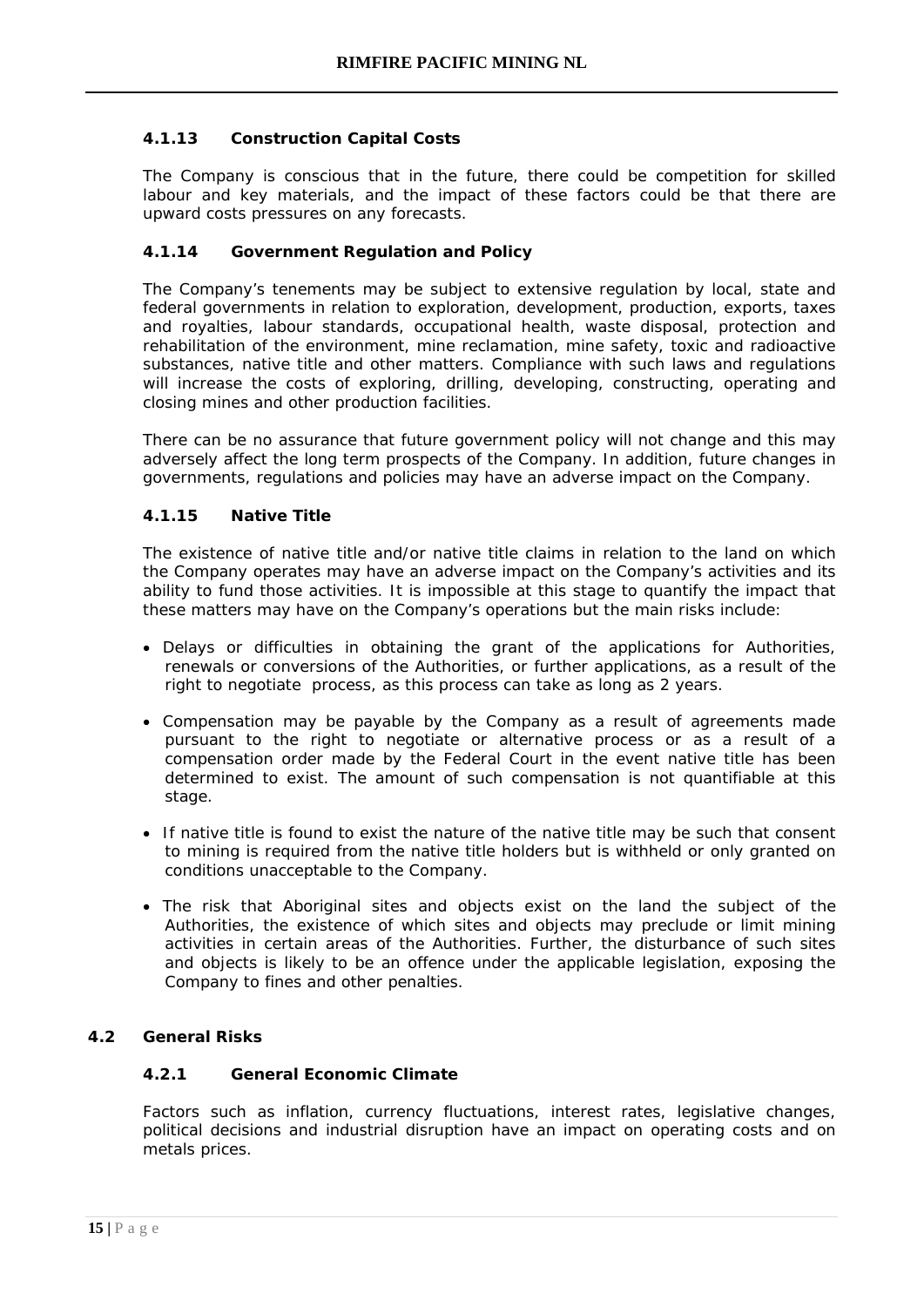The Company's future income, asset values and share price can be affected by these factors and, in particular, by the market price for any metals that the Company may produce and sell.

# **4.2.2 Stock Market Conditions**

The market price of the New Shares and New Options when quoted on the ASX will be influenced by international and domestic factors affecting conditions in equity and financial markets. These factors may affect the prices for the securities of minerals exploration companies quoted on the ASX, including Rimfire.

The stock market has in the past and may in the future be affected by a number of matters including:

- commodity prices;
- market confidence;
- supply and demand for money; and
- currency exchange rates.

# **4.2.3 Commodity Prices May Go Down**

The demand for, and price of, commodities is highly dependent on a variety of factors, including international supply and demand, the level of consumer product demand, weather conditions, the price and availability of alternative commodities, actions taken by governments and international cartels, and global economic and political developments. Commodity prices have fluctuated widely in recent years and may continue to fluctuate significantly in the future. Fluctuations in commodity prices and, in particular, a material decline in the price of commodities may have a materially adverse effect on the Company's business, financial condition and results of operations.

#### **4.2.4 Governments May Stop Exploration and Production Activities**

Any material adverse changes in government policies or legislation of the various countries in which it operates affecting mining and exploration activities may affect the viability and profitability of the Company.

#### **4.2.5 Foreign Currency and Exchange Rate Fluctuations**

Revenue and expenditure of the Company may be denominated in currencies other than Australian dollars and as such expose the Company to foreign exchange movements, which may have a positive or negative influence on the Australian dollar equivalent of such revenue and expenditure.

The Company will appropriately monitor and assess such risks and may from time to time implement measures, such as foreign exchange currency hedging, to assist manage these risks. However, the implementation of such measures may not eliminate all such risks and the measures themselves may expose the Company to related risks.

#### **4.2.6 Speculative Nature of Investment**

The above list of risk factors ought not to be taken as exhaustive of the risks faced by the Company or by investors in the Company. The above factors, and others not specifically referred to above, may in the future materially affect the financial performance of the Company and the value of the Securities offered under this Prospectus.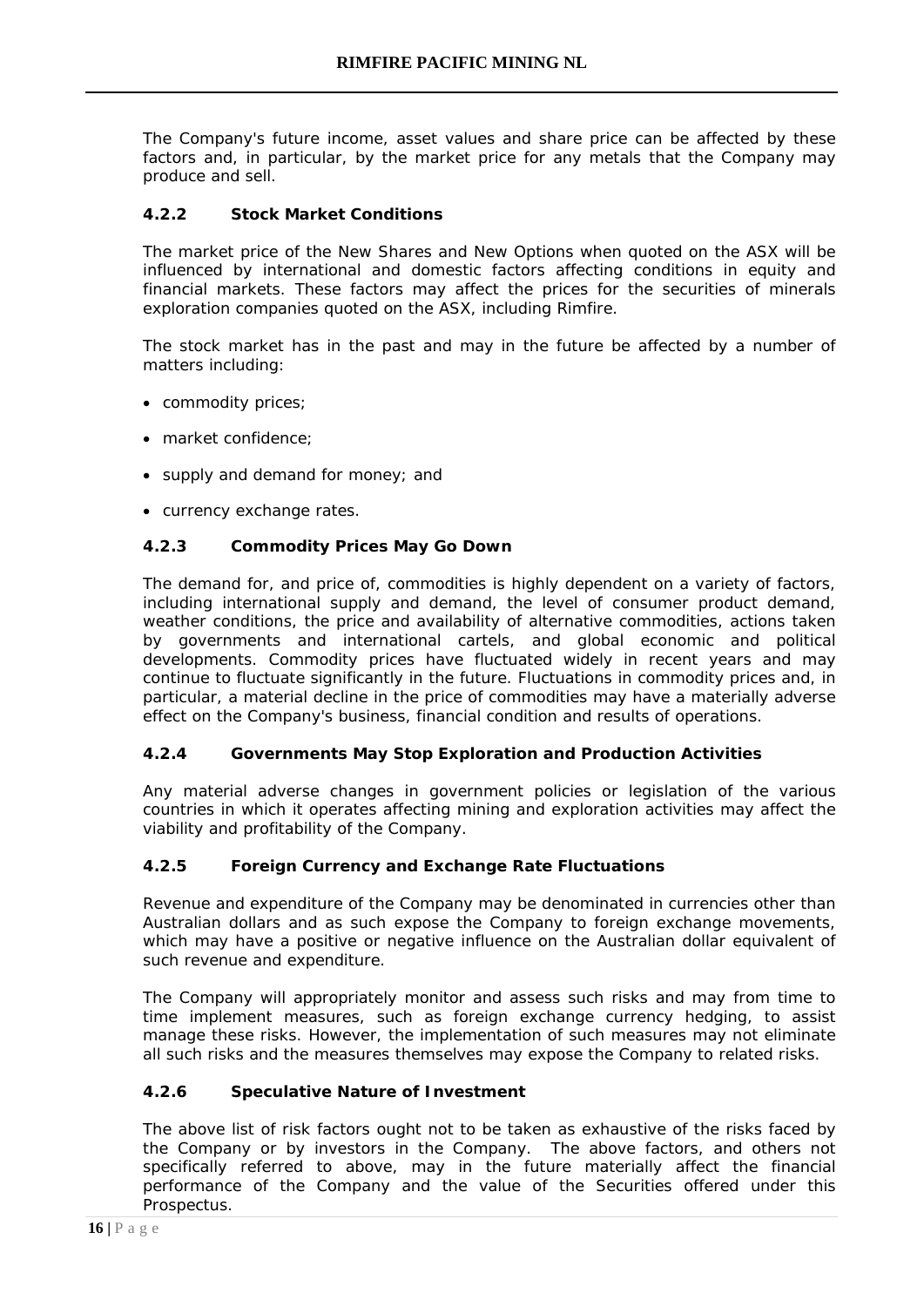Therefore, the Securities to be issued pursuant to this Prospectus carry no guarantee with respect to the payment of dividends, returns of capital or the market value of those Shares.

Potential investors should consider that the investment in the Company is speculative and should consult their professional advisers before deciding whether to apply for Shares in the Company.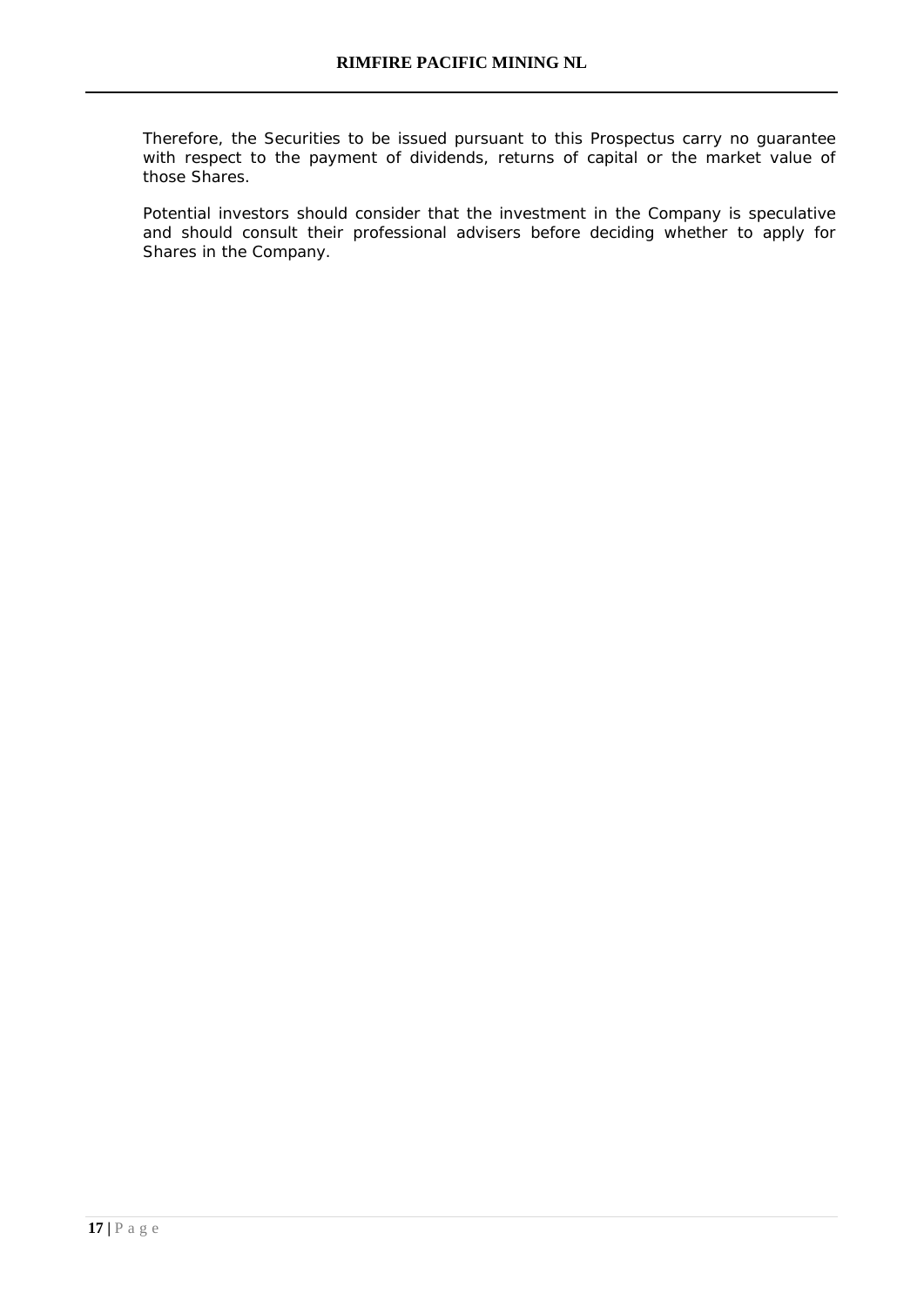# **Section 5 ADDITIONAL INFORMATION**

#### **5.1 Nature of the Prospectus**

This Prospectus is issued under section 713 of the Corporations Act. As a [disclosing entity,](http://www.austlii.edu.au/au/legis/cth/consol_act/ca2001172/s9.html#disclosing_entity) the Company is subject to regular reporting and disclosure obligations. Copies of documents [lodged](http://www.austlii.edu.au/au/legis/cth/consol_act/ca2001172/s9.html#lodge) with ASX or [ASIC](http://www.austlii.edu.au/au/legis/cth/consol_act/ca2001172/s9.html#asic) lodged under these continuous disclosure obligations may be obtained from, or inspected at, an [ASIC](http://www.austlii.edu.au/au/legis/cth/consol_act/ca2001172/s9.html#asic) office.

The Company will, on request, provide you free of charge with a copy of any of the following documents:

(i) the annual [financial](http://www.austlii.edu.au/au/legis/cth/consol_act/ca2001172/s9.html#financial_report) [report](http://www.austlii.edu.au/au/legis/cth/consol_act/ca2001172/s9.html#financial_report) most recently [lodged](http://www.austlii.edu.au/au/legis/cth/consol_act/ca2001172/s9.html#lodge) with [ASIC](http://www.austlii.edu.au/au/legis/cth/consol_act/ca2001172/s9.html#asic) and ASX by the [body;](http://www.austlii.edu.au/au/legis/cth/consol_act/ca2001172/s9.html#body)

(ii) any [half-year](http://www.austlii.edu.au/au/legis/cth/consol_act/ca2001172/s9.html#half-year) [financial report](http://www.austlii.edu.au/au/legis/cth/consol_act/ca2001172/s9.html#financial_report) [lodged](http://www.austlii.edu.au/au/legis/cth/consol_act/ca2001172/s9.html#lodge) with [ASIC](http://www.austlii.edu.au/au/legis/cth/consol_act/ca2001172/s9.html#asic) and ASX by the [body](http://www.austlii.edu.au/au/legis/cth/consol_act/ca2001172/s9.html#body)

(iii) any [continuous](http://www.austlii.edu.au/au/legis/cth/consol_act/ca2001172/s9.html#continuous_disclosure_notice) [disclosure notices](http://www.austlii.edu.au/au/legis/cth/consol_act/ca2001172/s9.html#continuous_disclosure_notice) given by the [body](http://www.austlii.edu.au/au/legis/cth/consol_act/ca2001172/s9.html#body) after the lodgment of that annual [financial report](http://www.austlii.edu.au/au/legis/cth/consol_act/ca2001172/s9.html#financial_report) and before the lodgment of the copy of the [prospectus](http://www.austlii.edu.au/au/legis/cth/consol_act/ca2001172/s9.html#prospectus) with [ASIC](http://www.austlii.edu.au/au/legis/cth/consol_act/ca2001172/s9.html#asic) and ASX.

ASX Announcements since 30 June 2018 are as follows:

| Date         | <b>ASX Document</b>                                        |
|--------------|------------------------------------------------------------|
| 27-Sept-2018 | Financial Statements 30 June 2018 - Annual Report          |
| 25-Sept-2018 | Dual Strategy - Sorpresa Appraisal and Regional Discovery  |
| 6-Sept-2018  | Change of Director's Interest Notice - Ian McCubbing       |
| 5-Sept-2018  | Gravity Survey for Gold-Copper Discovery Targeting Fifield |
| 15-Aug-2018  | Business Development Manager Appointed - Craig Riley       |
| 30-Jul-2018  | June 2018 Quarterly Activities Report                      |
| 30-Jul-2018  | June 2018 Quarterly Cashflow Report                        |
| 3-Jul-2018   | Southern Project Area Fieldwork Highlights Gold Potential  |

#### **5.2 CHESS**

The Company participates in CHESS and will despatch holding statements in lieu of share and option certificates that set out the number of New Shares and New Options issued to each successful Applicant under this Prospectus.

It is the responsibility of Applicants to determine their allocation before trading in the New Shares and New Options. Applicants who sell New Shares and New Options before they receive their statement do so at their own risk.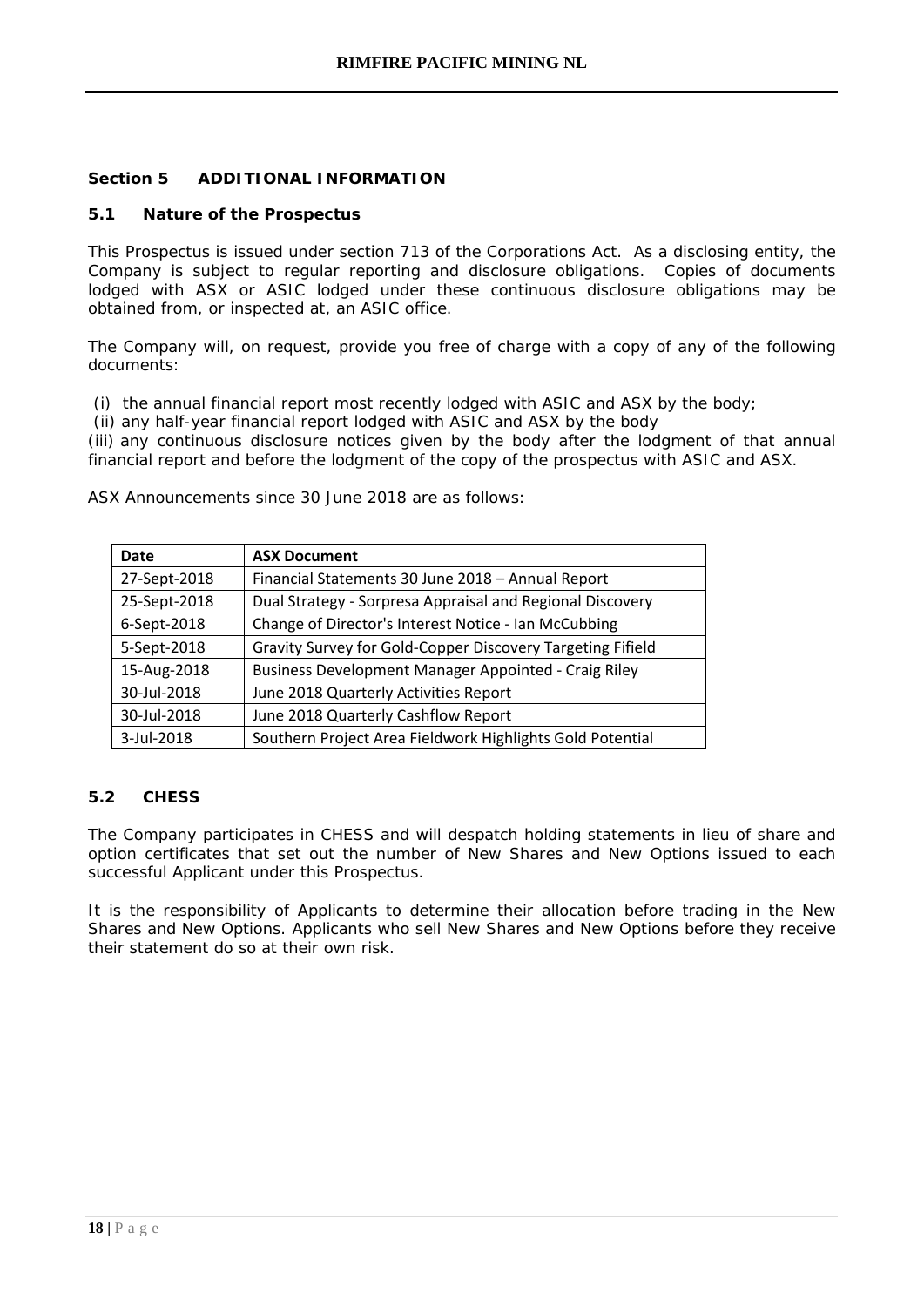## **5.3 Rights and liabilities attaching to New Shares**

The rights attaching to ownership of the New Shares are set out in the Company's Constitution, a copy of which is available for inspection at the registered office of the Company during business hours. The following is a summary of the principal rights of holders of the New Shares:

• Ranking

New Shares are ordinary shares in the capital of the Company and rank equally with all other ordinary shares issued by the Company. Currently all shares issued by the company are ordinary shares.

• Meetings and Voting

Each holder of Shares will be entitled to receive notice of and to attend and vote at any duly convened annual general meeting or extraordinary general meeting of the Company.

At any such meeting of the Company every Shareholder present in person, or by proxy, attorney or representative appointed pursuant to the Corporations Act has one vote on a show of hands and upon a poll, one vote for every Share held by them.

• Dividends

New Shares will participate in any dividend declared by the Company from time to time. Subject to the rights of holders of shares of any special preferential or qualified rights attaching thereto, the profits of the Company are divisible amongst the holders of Shares in proportion to the Shares held by them irrespective of the amount paid up or credited as paid up thereon.

• Transfer of the Shares

Transfer of New Shares may be effected in any manner required or permitted by ASX Listing Rules or Securities Clearance House Business Rules or by an instrument of transfer in any usual from or by another form approved by the Directors or recognised by the Corporations Act or the ASX Listing Rules.

The Company, may refuse to register any transfer of Shares or apply a holding lock to prevent a proper Securities Clearance House transaction where permitted to do so by the Corporations Act, the ASX Listing Rules or the SCH Business Rules. If the Directors decline to register a transfer, the Company must give to the lodging party written notice of the refusal and the precise reasons for it in accordance with the Listing Rules.

• Winding up

Upon paying the Application Price, Shareholders will have no further liability to make payments to the Company in the event of the Company being wound up. Surplus assets after the winding up of the Company shall be distributed firstly in repayment of paid-up capital with any balance being distributed among Shareholders in proportion to the capital paid up or which ought to have been paid up at the commencement of the winding up of the Shares held by them.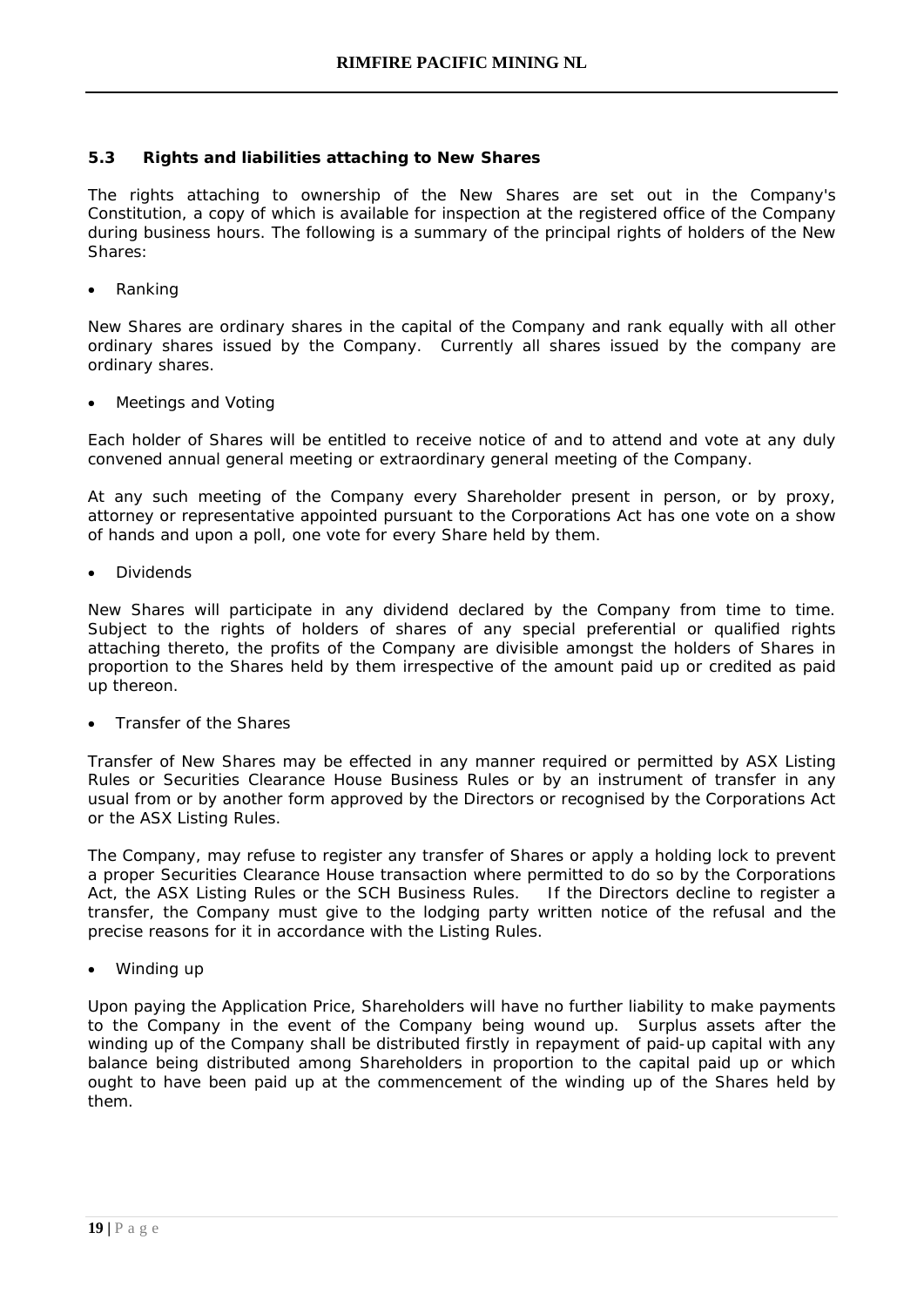• Future increases in Capital

The allotment and issue of any New Shares is under the control of the Directors. Subject to the Listing Rules, the Company's Constitution and the Corporations Act, the Directors may allot or otherwise dispose of New Shares on such terms and conditions as they see fit.

• Variation of Rights

At present, the Company has one class of share on issue, being ordinary shares. If shares of another class were issued, the rights and privileges attaching to ordinary shares could only be altered with the approval of a resolution passed at a separate general meeting of the holders of ordinary shares by a three quarter majority of such holders or the written consent of the holders of at least three quarters of the ordinary shares.

There are no liabilities attaching to New Shares.

#### **5.4 Option Terms and Conditions**

The terms and conditions of the New Options are as follows:

- i) the New Options will be exercisable at any time prior to 5:00pm AEDT on  $1<sup>st</sup>$  May 2020 New Options not exercised on or before the Option Expiry Date will automatically lapse;
- ii) each New Option entitles the holder to subscribe for one Share upon payment of 2.2 cents per New Option;
- iii) the New Options may be exercisable wholly or in part by completing an application form for Shares delivered to the Company's Share Registry, accompanied by payment of 2.2 cents per New Option, and received by it any time prior to the Option Expiry Date;
- iv) the Company will in accordance with Listing Rule 2.8, make application to have the New Options listed for Official Quotation;
- v) shares issued on the exercise of the New Options will rank pari-passu with the then existing issued ordinary shares;
- vi) the Company will in accordance with Listing Rule 2.8, make application to have Shares allotted pursuant to an exercise of New Options listed for Official Quotation;
- vii) there will be no participating entitlements inherent in the New Options to participate in new issues of capital which may be offered to Shareholders during the currency of the New Options. Prior to any new pro rata issue of securities to Shareholders, holders of New Options will be notified by the Company and will be afforded 7 Business Days before the record date (to determine entitlements to the issue), to exercise New Options;
- viii) in the event the Company proceeds with a pro rata issue (except a bonus issue) of Shares to the holders of Shares after the date of issue of the New Options, the exercise price of the New Options will be adjusted in accordance with the formula set out in Listing Rule 6.22.2;
- ix) in the event of any re-organisation (including reconstructions, consolidations, subdivision, reduction of capital) of the issued capital of the Company, the New Options will be re-organised as required by the Listing Rules, but in all other respects the terms of exercise will remain unchanged; and

the New Options will not give any right to participate in dividends until Shares are allotted pursuant to the exercise of the relevant New Options.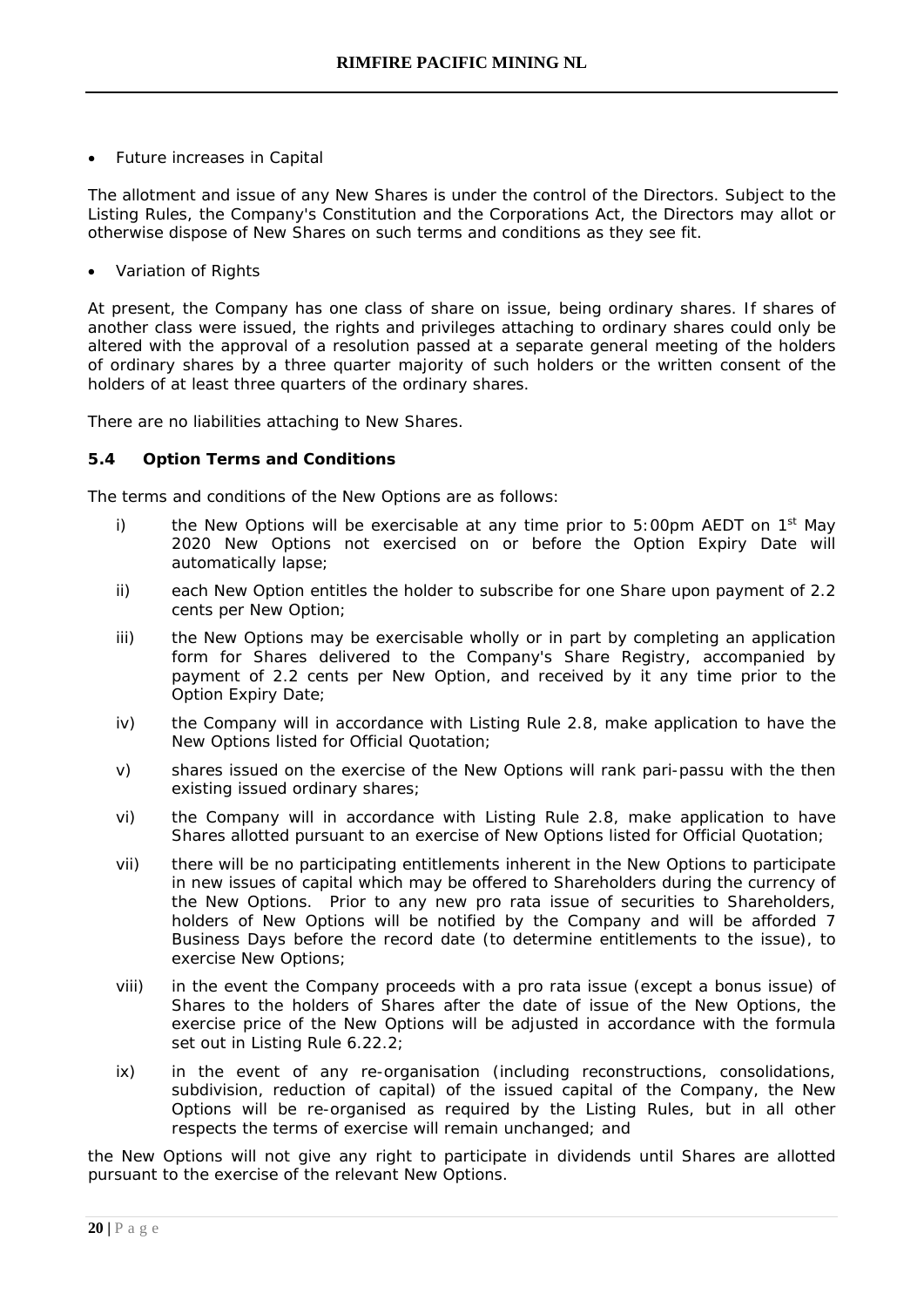# **5.5 Taxation**

The Directors consider that it is not appropriate to give advice regarding the taxation consequences associated with the acquisition, sale or exercising of Rights, or the subsequent disposal of any Shares subscribed for under this Prospectus. The Directors recommend that all Eligible Shareholders consult their own professional tax advisors.

# **5.6 Privacy**

If you apply for New Shares and New Options, you will provide personal information to the Company. Company laws and tax laws require some of the information to be collected and kept. The Company will collect, hold and use the information provided by you to process your application and to administer your investment in the Company.

If you do not provide the information requested in the Entitlement and Acceptance Form, the Company and the Share Registry may not be able to process your application.

The Company may disclose your personal information for purposes related to your investment to the Company's agents and service providers. The types of agents and service providers that may be provided with your personal information and the circumstances in which your personal information may be shared are:

- the Share Registry for ongoing administration of the shareholder register;
- printers and other companies for the purpose of preparation and distribution of statements and for handling mail; and
- legal and accounting firms, auditors, contractors, consultants and other advisers for the purpose of administering, and advising, on the Shares and for associated actions.

The Company complies with its legal obligations under the Privacy Act 1988 (Cth).

You may request access to your personal information held by (or on behalf of) the Company. You may be required to pay a reasonable charge to the Share Registry in order to access your personal information. You can request access to your personal information by writing to or telephoning the Share Registry as follows:

Computershare Investor Services Pty Limited "Yarra Falls", 452 Johnston Street Abbotsford, VIC 3067 Or by telephone:  $1300 850 505$  (within Australia) or  $+61 3 9415 4000$  (outside Australia)

#### **5.7 Interests of Directors**

The interests of Directors (direct and indirect) in Shares in the Company as at the date of this Prospectus is as follows:

| Director     | No. Shares |
|--------------|------------|
| I McCubbing  | 3,615,506  |
| J Kaminsky   | 33,408,169 |
| R Enconniere | 9,069,860  |
| A Greville   | 1,000,000  |
| Total        | 47,093,535 |

**21 |** Page The Directors Ian McCubbing and Andrew Greville have advised that they will take up their full entitlements under the Offer. The Directors John Kaminsky and Ramona Enconniere, who are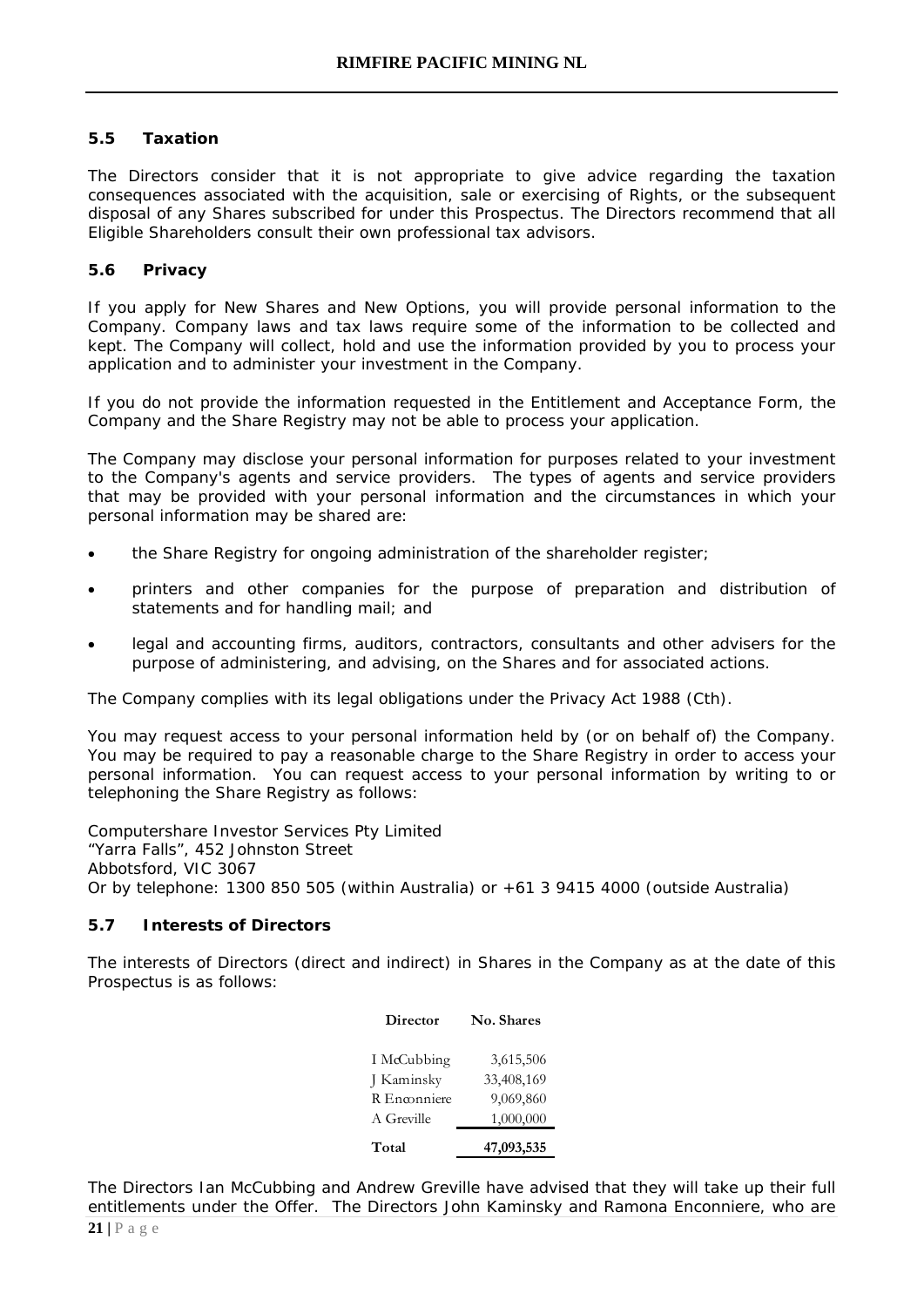already significant shareholders in the Company have advised that they intend to take up a small part of their entitlements under the Offer.

# **5.8 Interests and Consents of Experts and Advisers**

The following parties have given (and not before the date of this document withdrawn) their consent to be named in this document in the form and context in which they are named.

- CPS Capital Group Pty Ltd, in the capacity of Lead Manager;
- Carton Solicitors, in the capacity of Solicitor to the Company;

Each of CPS Capital Group Pty Ltd and Carton Solicitors:

- has not authorised or caused the issue of this Prospectus;
- has not made any statement in this Prospectus, or any statement on which a statement in this Prospectus is based, except where expressly stated above;
- to the maximum extent permitted by law, expressly disclaims and takes no responsibility for any part of this Prospectus other than a reference to its name and except where expressly stated above; and
- was not involved in the preparation of the Prospectus or any part of it except where expressly attributed to that person.

CPS Capital Group Pty Ltd is acting as Lead Manager and for this is being paid a management fee of \$25,000 and 5 million Options and a broking fee up to 6% of the shortfall capital raised by CPS Capital Group Pty Ltd under the Offer. CPS Capital Group Pty Ltd is also entitled to reimbursement of out of pocket expenses.

Carton Solicitors is acting as Solicitor to the Company and for this is being paid a fee of approximately \$12,000 (plus GST).

#### **5.9 Electronic prospectus**

Pursuant to class order 00/44 the ASIC has exempted compliance with certain provisions of the Corporations Act to allow distribution of an Electronic Prospectus in the basis of a paper Prospectus lodged with ASIC and the issue of shares and options in response to an electronic application, subject to compliance with certain provisions.

If you have received this Prospectus as an Electronic Prospectus please ensure that you have the entire Prospectus accompanied by the Entitlement and Acceptance Form. If you have not, please e-mail the Company at rimfire@rimfire.com.au and the Company will send you, for free, either a hard copy or a further electronic copy of the Prospectus or both.

The Company reserves the right not to accept an Entitlement and Acceptance Form from a person if it has reason to believe that when that person was given access to the Entitlement and Acceptance Form, it was not provided with an entire copy of the Prospectus and any relevant supplementary or replacement material or any of those documents were incomplete or altered. In such case, the Application monies received will be dealt with in accordance with section 722 of the Corporations Act.

#### **5.10 Directors' authorisation**

Each Director of Rimfire Pacific Mining NL has given, and has not withdrawn, their consent to the lodgement of this Prospectus with ASIC.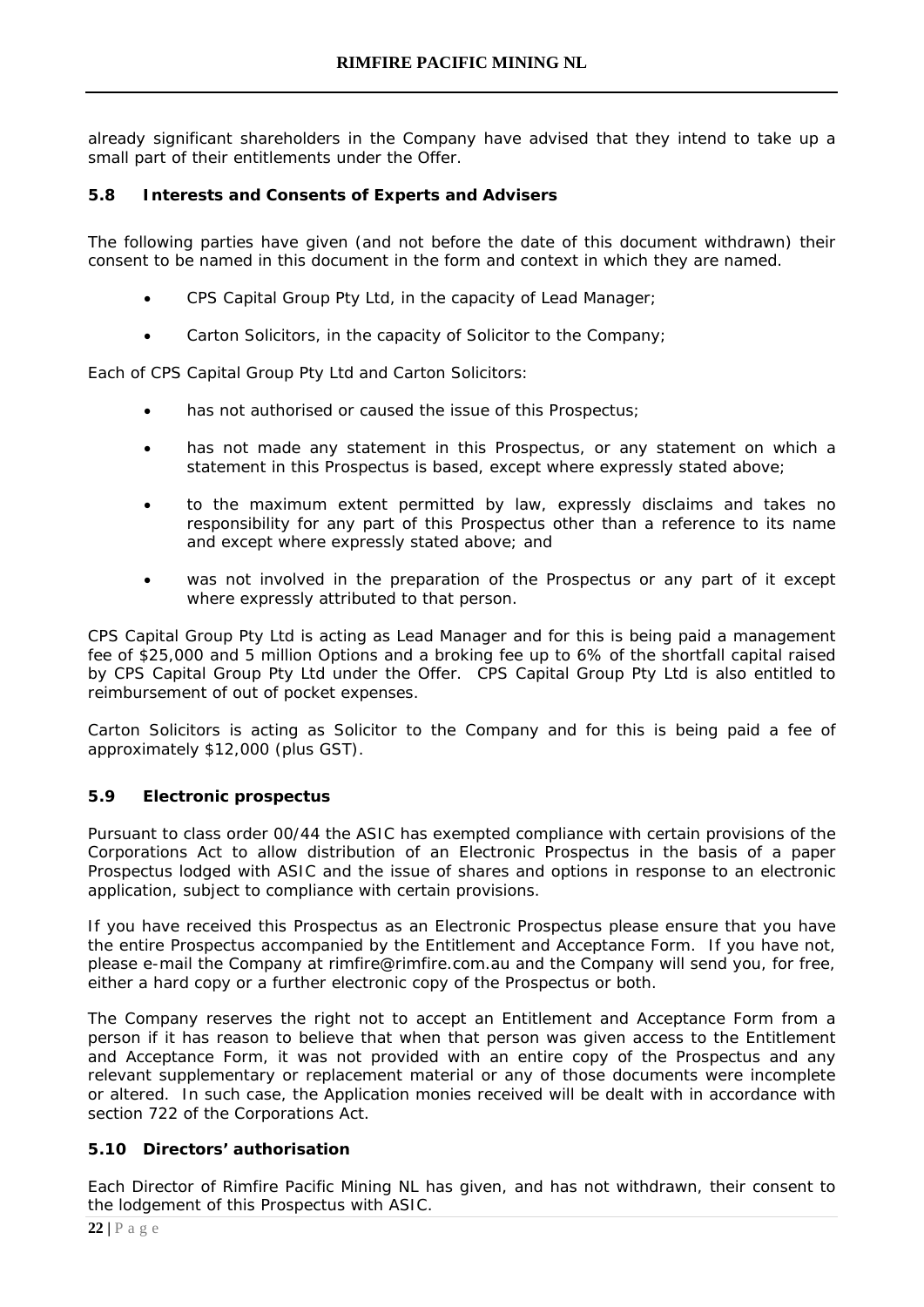Signed on behalf of the Directors pursuant to a Resolution of the Board.

esdubbi  $\prime$ 

Ian McCubbing NON-EXECUTIVE CHAIRMAN Dated: 4 October 2018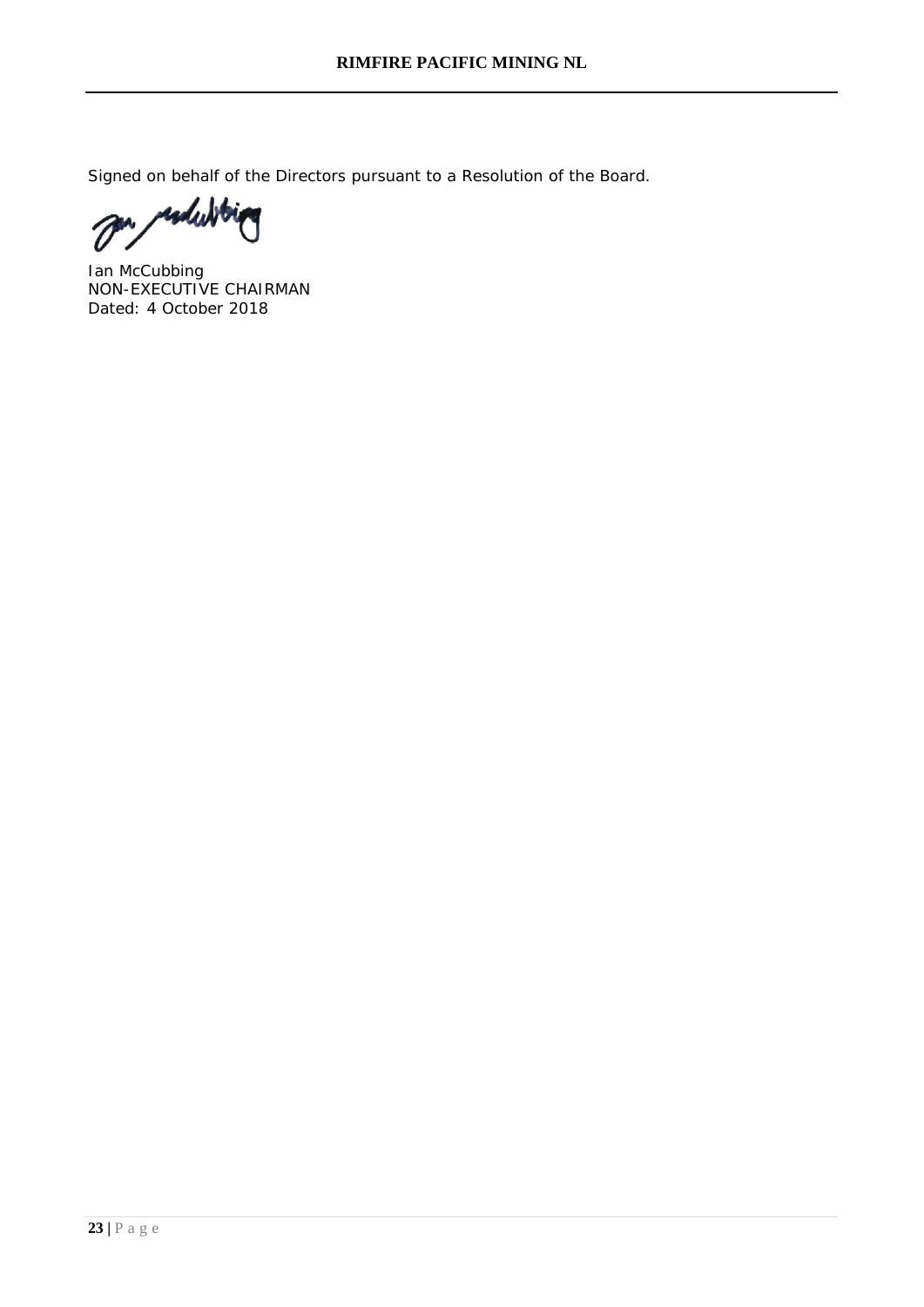#### **Section 6 KEY DEFINITIONS**

**"Additional New Shares and New Options"** means New Shares and New Options in addition to an Eligible Shareholder's Entitlement for which an Applicant makes an Application, as described in section 1.4.

**"Applicant"** means a person who submits an Application.

"**Application**" means a valid application made to subscribe for Securities in accordance with the Offer.

**"Application Money"** means monies received from persons applying for Securities pursuant to the terms of the Rights Offer.

**"Application Price"** means 0.9 cents per Share.

"**ASIC**" means Australian Securities & Investments Commission.

**"ASTC"** means ASX Settlement and Transfer Corporation Pty Ltd.

"**ASX**" means ASX Limited ACN 008 624 691.

**"AEDT"** means Australian Eastern Daylight Time

**"Business Day"** means a day on which trading takes place on the stock market of ASX.

**"CHESS"** means ASX Clearing House Electronic Sub-registry System.

**"Closing Date"** means 30th October 2018 or such other date as may be determined by the Directors under this Prospectus.

"**Company**" and "**Rimfire**" means Rimfire Pacific Mining NL ACN 006 911 744 and where relevant, its subsidiary companies.

**"Constitution"** means the Company's Constitution as at the date of this Prospectus.

**"Corporations Act"** means the Corporations Act 2001 (Commonwealth).

"**Directors**" means the Directors of the Company.

**"Dollar"** or **\$** means Australian dollars.

**"Eligible Shareholder"** means a Shareholder other than a Non-Qualifying Foreign **Shareholder** 

**"Entitlement"** means a Shareholder's entitlement to subscribe for Securities offered by this Prospectus.

**"Entitlement and Acceptance Form"** means the Entitlement and Acceptance Form attached to or accompanying this Prospectus that sets out the Entitlement of Shareholders to subscribe for Securities pursuant to the Rights Issue.

**"Issue"** means the issue of Securities under this Prospectus.

**"Listing Rules"** means the Listing Rules of the ASX.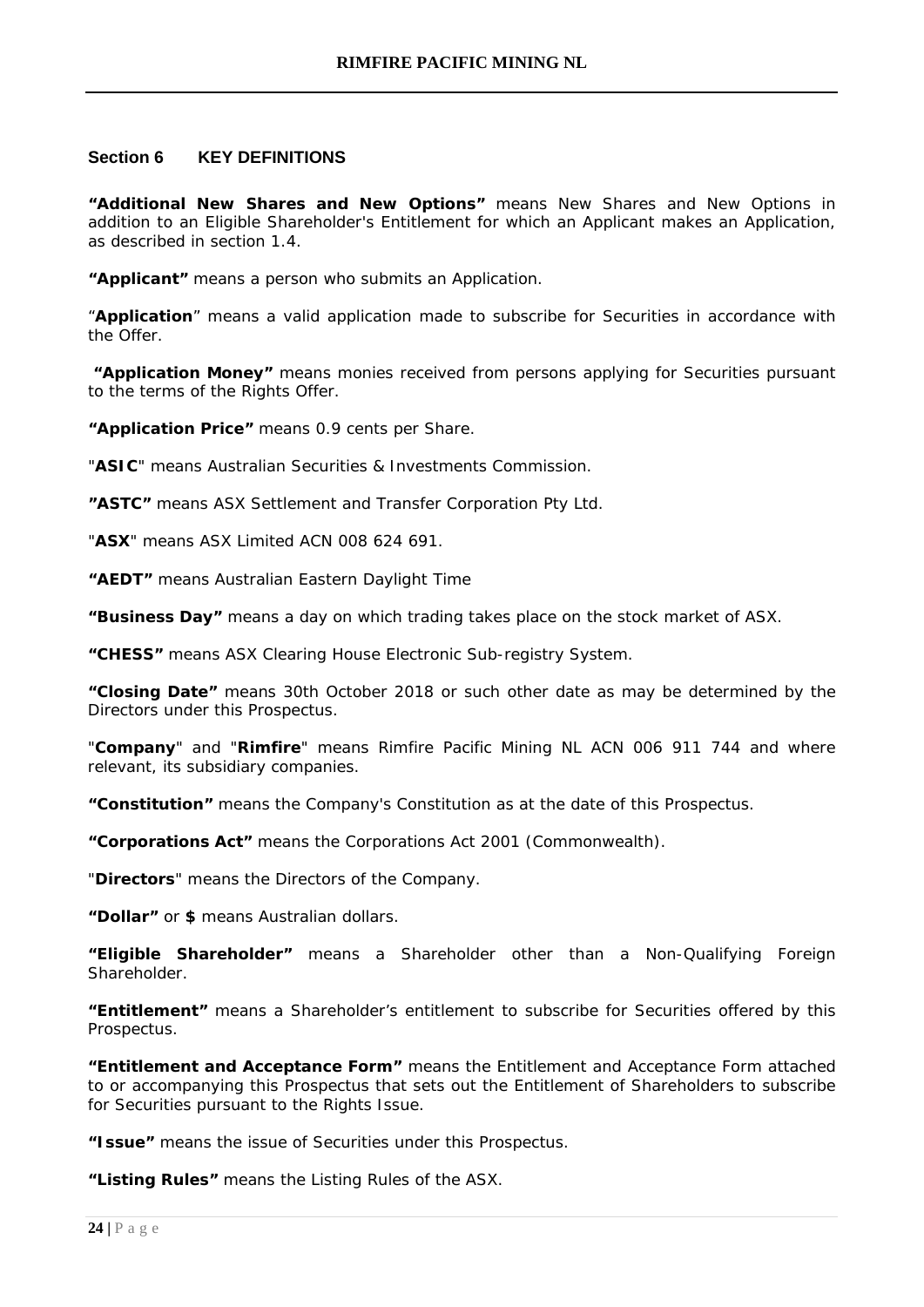**"New Share"** means a fully paid ordinary share in the capital of the Company to be issued under this Prospectus.

**"New Option"** means an option to acquire a Share exercisable at 2.2 cents on or before 1st May 2020 to be issued under this Prospectus.

**"Non-qualifying Foreign Shareholder"** means a Shareholder, whose registered address is not in Australia.

**"Rimfire"** means Rimfire Pacific Mining NL ACN 006 911 744.

**"Offer"** means the offer of 1 New Shares and 1 New Options for every 4 existing Shares held at the Record Date at an issue price of 0.9 cents per New Share.

**"Official List"** means the official list of the ASX.

**"CPS Capital Group"** means CPS Capital Group Pty Ltd (ABN 73 088 055 636).

**"Prospectus"** means the prospectus constituted by this document.

"**Record Date**" means 9 October 2018.

**"Rights"** means the right to subscribe for New Shares and New Options under this Prospectus.

**"Rights Issue"** has the same meaning as the Offer.

**"SCH Business Rules"** means the business rules of the securities clearing house which operates CHESS.

**"Securities"** means the New Shares and New Options to be issued under this Prospectus.

**"Share"** means a fully paid ordinary share in the capital of the Company.

**"Shareholder"** means the holder of a Share registered on the Record Date.

**"Share Registry"** means Computershare Investor Services Pty Limited (ABN 48 078 279 277)

**"Shortfall Shares"** means New Shares and New Options for which successful valid applications have not been received by the Closing Date.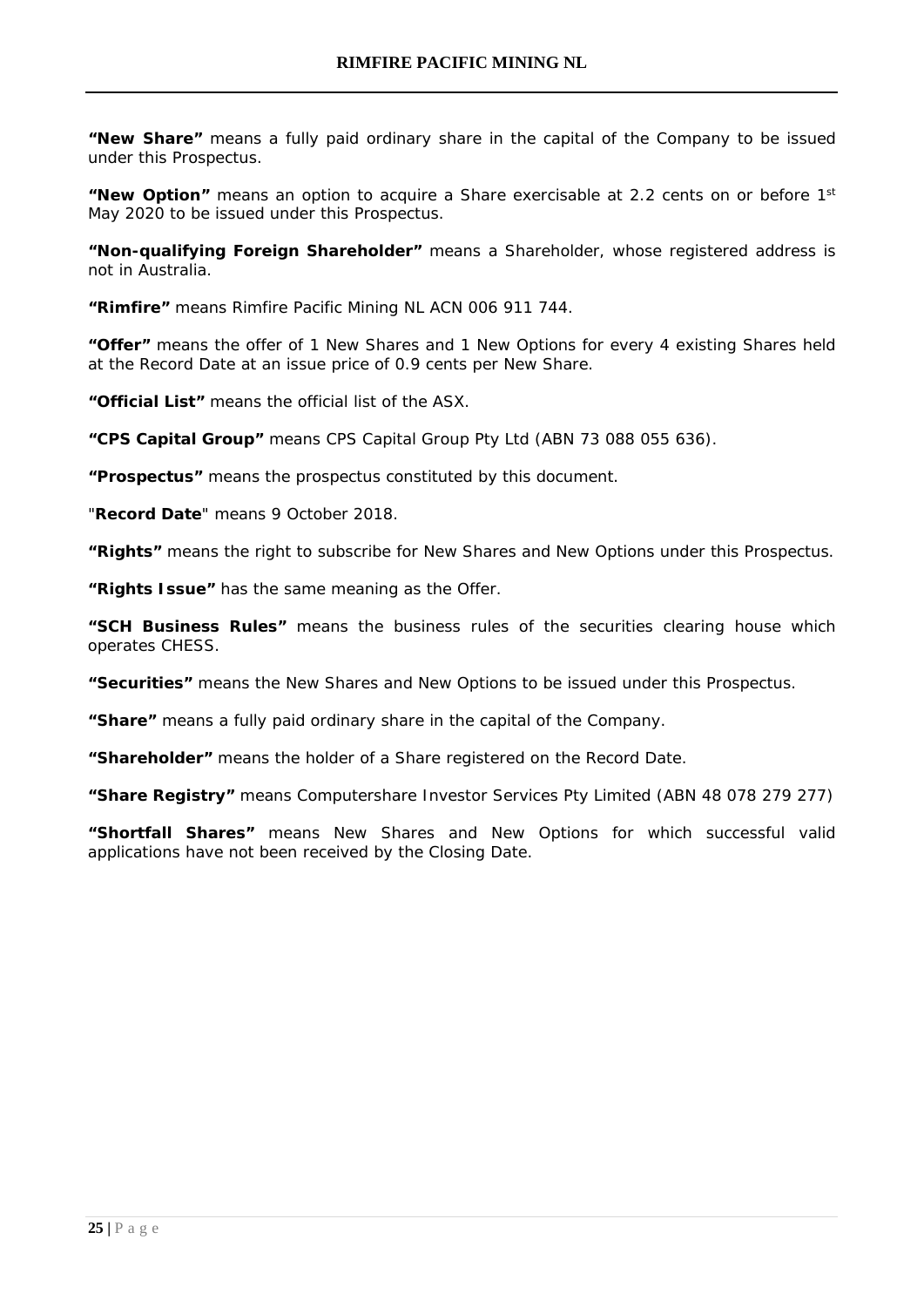

MR SAM SAMPLE 123 SAMPLE STREET SAMPLETOWN VIC 3000

RIM

\*S000001Q01\*

*rimfire pacific mining nl* abn 59 006 911 744

**For all enquiries: Phone:**



(within Australia) 1300 850 505 (outside Australia) 61 3 9415 4000 **Web:**

| ٨I<br><b>W</b><br>v |
|---------------------|
|                     |
|                     |

investorcentre.com/contact

# **Make your payment:**



See overleaf for details of the Offer and how to make your payment

# **Non-Renounceable Rights Issue — Entitlement and Acceptance Form**

# **Your payment must be received by 5:00pm (AEDT) Tuesday, 30 October 2018**

This is an important document that requires your immediate attention. It can only be used in relation to the shareholding represented by the details printed overleaf. If you are in doubt about how to deal with this form, please contact your financial or other professional adviser.

#### **Step 1: Registration Name & Offer Details**

Details of the shareholding and entitlements for this Offer are shown overleaf.

Please check the details provided and update your address via www.investorcentre.com if any of the details are incorrect.

If you have a CHESS sponsored holding, please contact your Controlling Participant to notify a change of address.

#### **Step 2: Make Your Payment**

You can apply to accept either all or part of your Entitlement. If you accept your full Entitlement, you can also apply for Additional New Shares. Enter the number of New Shares you wish to apply for and the amount of payment for those New Shares.

By making your payment you confirm that you agree to all of the terms and conditions as detailed in the Prospectus dated 4 October 2018. For an Offer of one (1) New Share and one (1) New Option for every Four (4) Shares held at an issue price of \$0.009 (0.9 cent) per New Share.

Choose one of the payment methods shown below.

**BPAY**® : See overleaf. Do not return the payment slip with BPAY payment.

**By Mail:** Complete the reverse side of the payment slip and detach and return with your payment. Make your cheque, bank draft or money order payable in Australian dollars to "**Rimfire Pacific Mining NL**" and cross "**Not Negotiable**". The cheque must be drawn from an Australian bank. Cash is not accepted.

Payment will be processed on the day of receipt and as such, sufficient cleared funds must be held in your account as cheques received may not be re-presented and may result in your Application being rejected. Paperclip (do not staple) your cheque(s) to the payment slip. Receipts will not be forwarded. Funds cannot be debited directly from your account.

Entering your contact details is not compulsory, but will assist us if we need to contact you.



Rimfire Pacific Mining NL Non-Renounceable Rights Issue Payment must be received by 5:00pm (AEDT) Tuesday, 30 October 2018